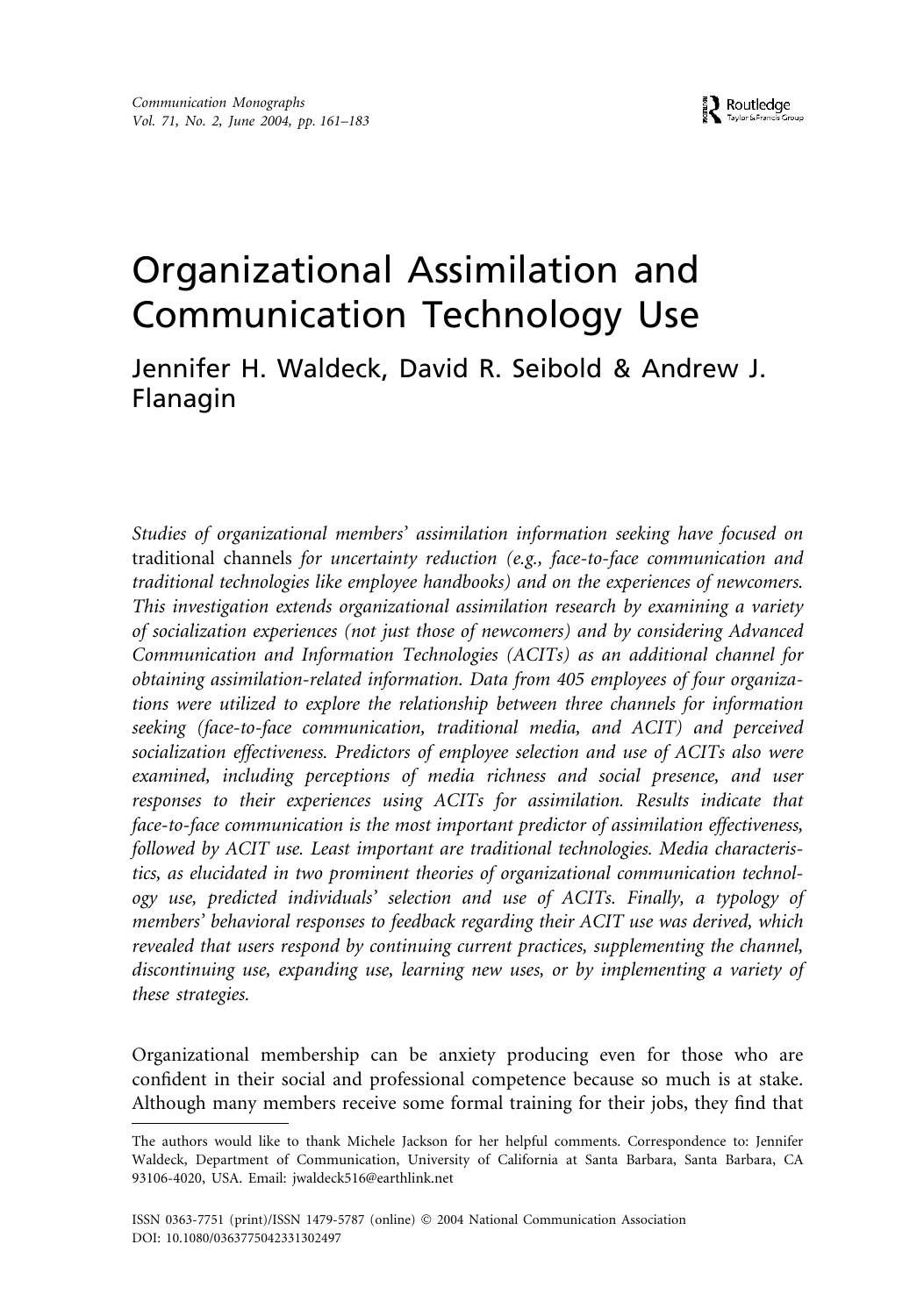a great deal of learning takes place on the job. They often "learn from the inside" as they interact with one another, and as they observe and practice the norms of their organizations and learn the subtle nuances of their jobs. The ability to engage in communication that reduces uncertainty can reduce stress and result in a heightened state of organizational assimilation—which ostensibly improves one's contributions to the organization, commitment to membership and tasks, and satisfaction with the organizational experience (Jablin, 2001).

This study focuses on the crucial organizational assimilation experience and the uncertainty that accompanies the assimilation process. A primary objective is to enhance the theoretical foundations of research into organizational socialization. Two tasks are undertaken. First, contemporary channels for reducing assimilationrelated uncertainty, Advanced Communication and Information Technologies (AC-ITs), are investigated. Most studies of organizational socialization have concentrated on *traditional* communication channels that support uncertainty-reducing information, including formal and informal face-to-face interactions among organizational members (cf. Hart, Miller, & Johnson, 1998; Jablin, 1982, 1987, 2001; Kramer, Callister, & Turban, 1995) and traditional paper documents such as memos, house newsletters, and employee handbooks (cf. Allen & Meyer, 1990; Fedor, Buckley, & Davis, 1997; Jablin, 1987; Lee, Ashford, Walsh, & Mowday, 1992; Meyer & Allen, 1988; Miller, 1997; Miller & Jablin, 1991). Researchers' interest in *technologies* for assimilation-related communication has become heightened only quite recently. Consequently, although these more advanced channels were possibly used by organizational members who participated in earlier studies, the research did not focus on them.

Researchers have thoroughly explored the ways in which newcomers have been traditionally socialized—through formal and informal face-to-face interactions among newcomers and experienced employees, and via traditional paper documents such as memos and training manuals (e.g., Allen & Meyer, 1990; Fedor et al., 1997; Jablin, 1987, 2001; Lee et al., 1992; Meyer & Allen, 1988; Miller, 1997; Miller & Jablin, 1991). Although these time-tested methods for organizational uncertainty reduction are still utilized by members, reliance on traditional channels alone is unlikely in contemporary organizations that enable and require communication via more advanced media. For example, email is a nearly universal medium for exchanging information, and many organizations have discovered the cost effectiveness and ease of web-based employee training delivery. Jablin (2001) underscores the importance of these developments in his recent review of organizational assimilation processes by noting that "it seems apparent that changes in communication technology … need greater consideration in future research" (p. 745). Indeed, the use of ACITs for assimilation-related communication expands the number of opportunities available for actively seeking information that will contribute to successful organizational acculturation and assimilation. ACITs, then, warrant theoretical and empirical attention in the organizational socialization literature.

Second, this study also seeks to demonstrate the ongoing nature of organizational assimilation. Scholars have noted that organizational members must continually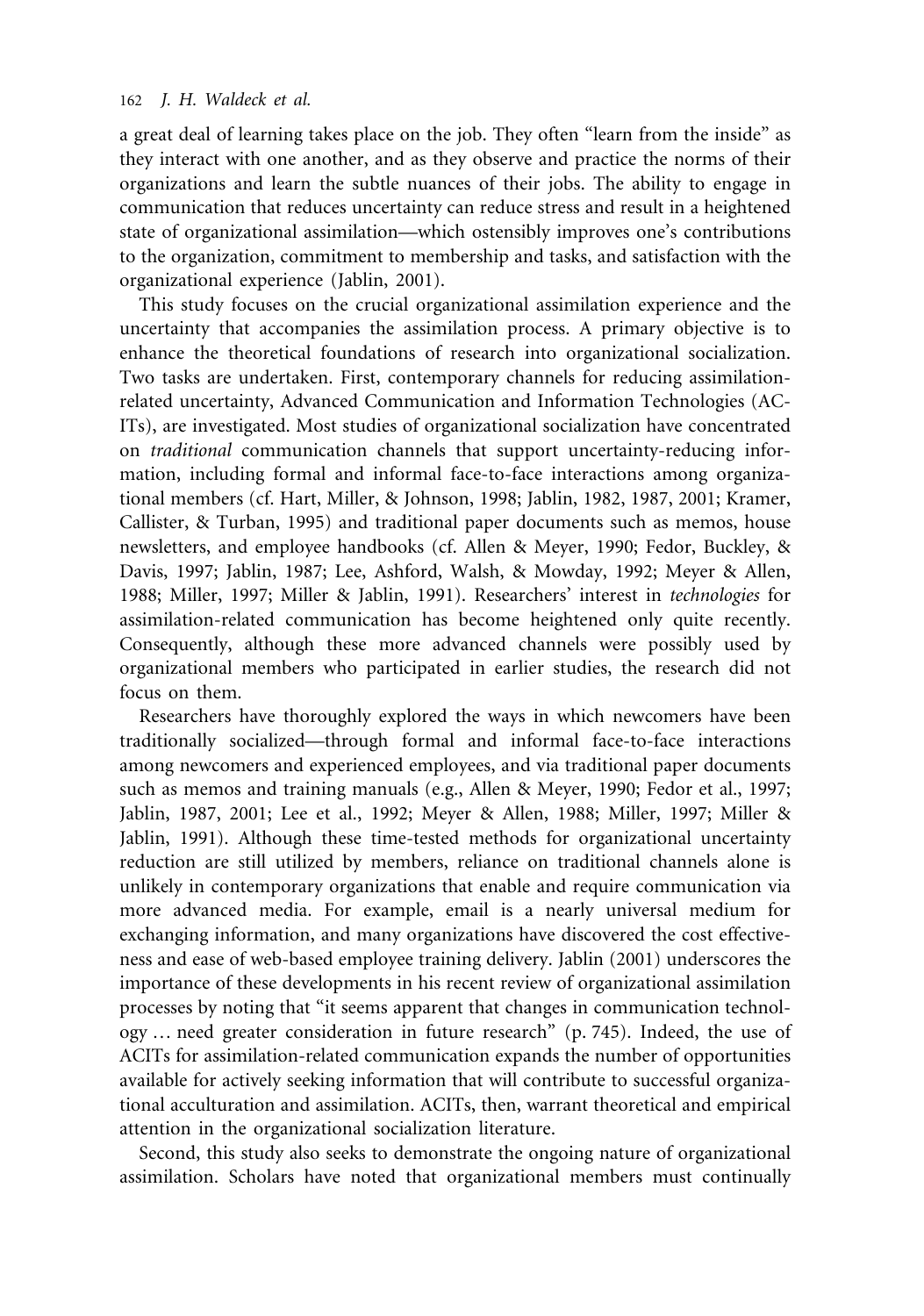adapt to the changing norms of fluid, contemporary organizations (Jablin, 2001; Jablin & Krone, 1987; Rice, 1983; Svenning & Ruchinskas, 1984), especially in light of technological advances in organizational communication and rapidly changing organizational structures. However, with few exceptions (e.g., Kramer, 1993; Kramer et al., 1995; Kramer & Noland, 1999, who examined job transfers and promotions), assimilation researchers have been slow to look beyond employees' initial weeks or months of employment. This study attempts to advance assimilation research by treating employee socialization as an ongoing process that addresses uncertainty occurring at any point in a member's tenure.

Within these contemporary theoretical parameters, this study investigates the relationship between three types of information-seeking channels (ACITs, traditional media, and face-to-face communication) and perceived socialization effectiveness. Furthermore, predictors of employee selection and use of ACITs are examined, including perceptions of media richness and social presence. Finally, user responses to feedback on their experiences with ACIT use are assessed in order to determine changes in ACIT use based on input received from the environment. This component of the study is an interesting one from both the assimilation and technology perspectives as it reveals compelling findings about ACIT use *and* the ongoing nature of uncertainty reduction in organizations, and consequently, assimilation.

# **A Contemporary Perspective on Organizational Assimilation Theory**

# *Conceptual Issues*

Nearly three decades of research indicate that organizational members have an array of important concerns regarding their ability to perform adequately and integrate successfully into their environments. For example, new organizational members (Feldman, 1976; Miller, 1997; Miller & Jablin, 1991) and incumbents (Kramer, 1989, 1993; Kramer et al., 1995; Kramer & Noland, 1999) have uncertainties about how to fit in, how to do their jobs, how their performance will be evaluated, how to relate to others socially, and how to select their friends at work, among others (Kramer, 1989, 1993; Kramer et al., 1995; Kramer & Noland, 1999). Although researchers have traditionally focused on a person's job search and entry into an organization as the primary period of uncertainty (and socialization), information seeking occurs repeatedly over the life cycle of one's career (Jablin, 2001; Rice, 1983; Svenning & Ruchinskas, 1984). Organizations are dynamic and open systems that face a variety of procedural and structural changes as well as innovation challenges that frequently force members to adapt, cope, learn, assimilate, and reassimilate. For example, Lewis and Seibold's (1993, 1996) work underscores the prevalence of organizational innovations and indicates the critical role of communication in these innovations. Their work offers direction for this study by indicating that messages are critical to facilitating change at the organizational and individual levels. Moreover, Goodman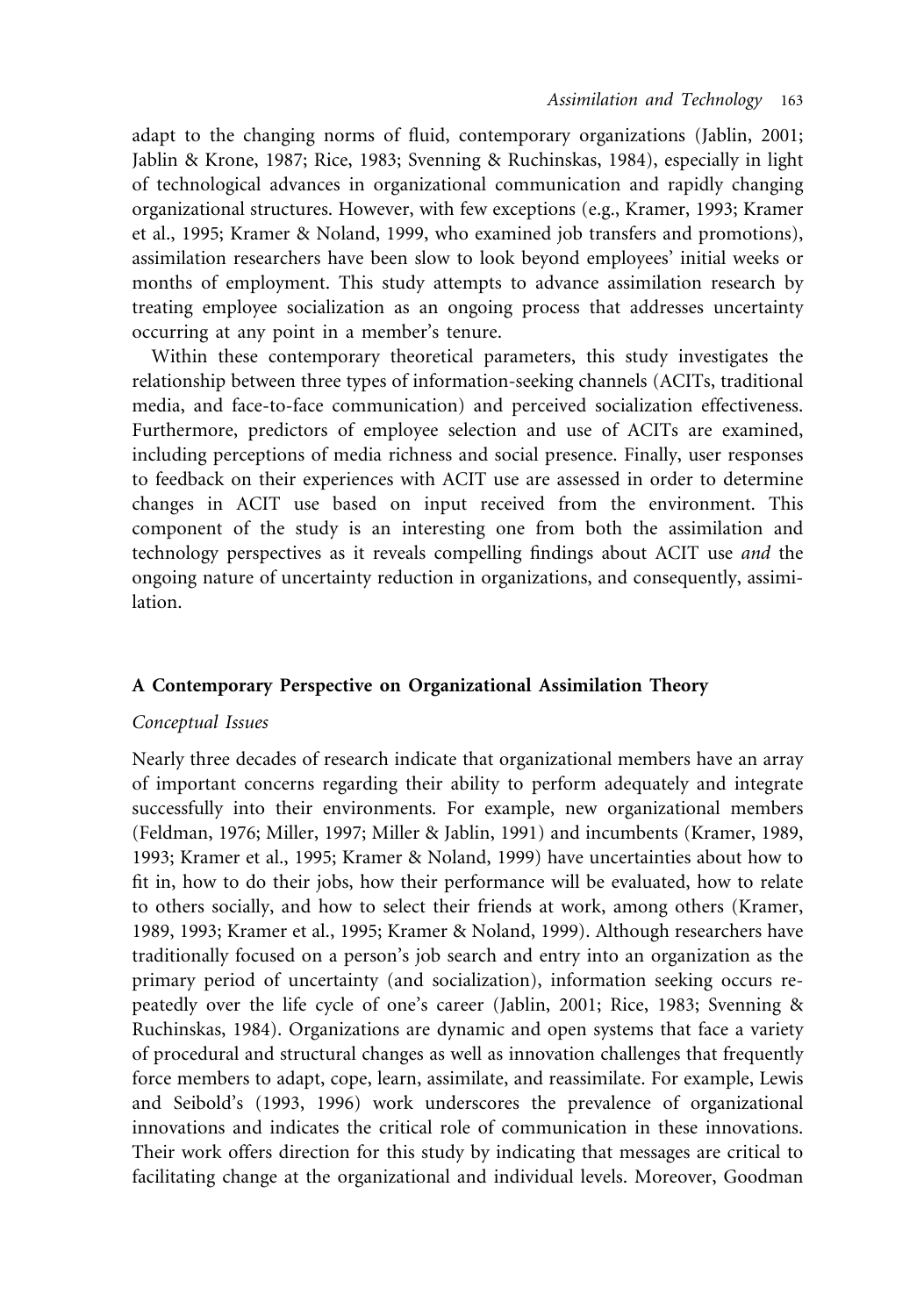and Griffith (1991) note that a primary challenge in contemporary, technology-intensive organizations is to "*socialize* multi-skilled individuals who work across boundaries, acquire knowledge across different roles, and are adaptive in their workplace communication habits" (p. 268, emphasis added).

Research indicates that there are opportunities for organizational member interactions and activities that can reduce individuals' uncertainty by providing information about normative organizational practices. These opportunities fall within what has been theoretically framed as organizational assimilation, the ongoing process by which persons learn the values, norms, and required behaviors that allow them to participate as members of organizations—and, acknowledging that it is a reciprocal process to which both organizational structures and members contribute, the experience during which members simultaneously define their roles and attempt to influence their organizations (Jablin, 2001; Myers & Oetzel, 2003). Through this process members reduce anxiety associated with uncertainty they may have about their role in the organization.

# *Contemporary Channels for Assimilation-related Information*

Nearly two decades ago, Steinfield (1984) and Jablin and Krone (1987) argued that organizational members' technology use serves a socializing function *and* requires new types of learning and socialization. Nevertheless, communication scholars have been slow to incorporate this claim into theories concerning organizational assimilation.

Historically, scholarly treatment of assimilation has been limited to the traditional communication channels that support uncertainty-reducing information, including formal and informal face-to-face interactions among organizational members and traditional paper documents such as memos, house newsletters, and training manuals (e.g., Allen & Meyer, 1990; Fedor et al., 1997; Jablin, 2001; Lee et al., 1992; Meyer & Allen, 1988; Miller, 1997; Miller & Jablin, 1991). Organizational members' reliance on these traditional channels alone for uncertainty reduction is an unrealistic expectation in contemporary organizations. The use of ACITs for assimilationrelated communication may expand the number of opportunities available for actively seeking information that will contribute to successful organizational assimilation.

Consistent with Culnan and Markus's (1987) view of electronic media, ACITs are "interactive, computer-mediated technologies that facilitate two-way interpersonal communication among several individuals" by means of "written text, recorded or synthesized voice messages, graphical representation of communicators and/or data, or moving images of the communicators and/or message content" (p. 422). ACIT users are geographically dispersed and may use these technologies either synchronously or asynchronously. In addition, ACITs can be considered to "exist in a form that aids in communication … to a significantly greater degree than did pre-1971 forms" (Huber, 1990, p. 238) because "the convergence of digital with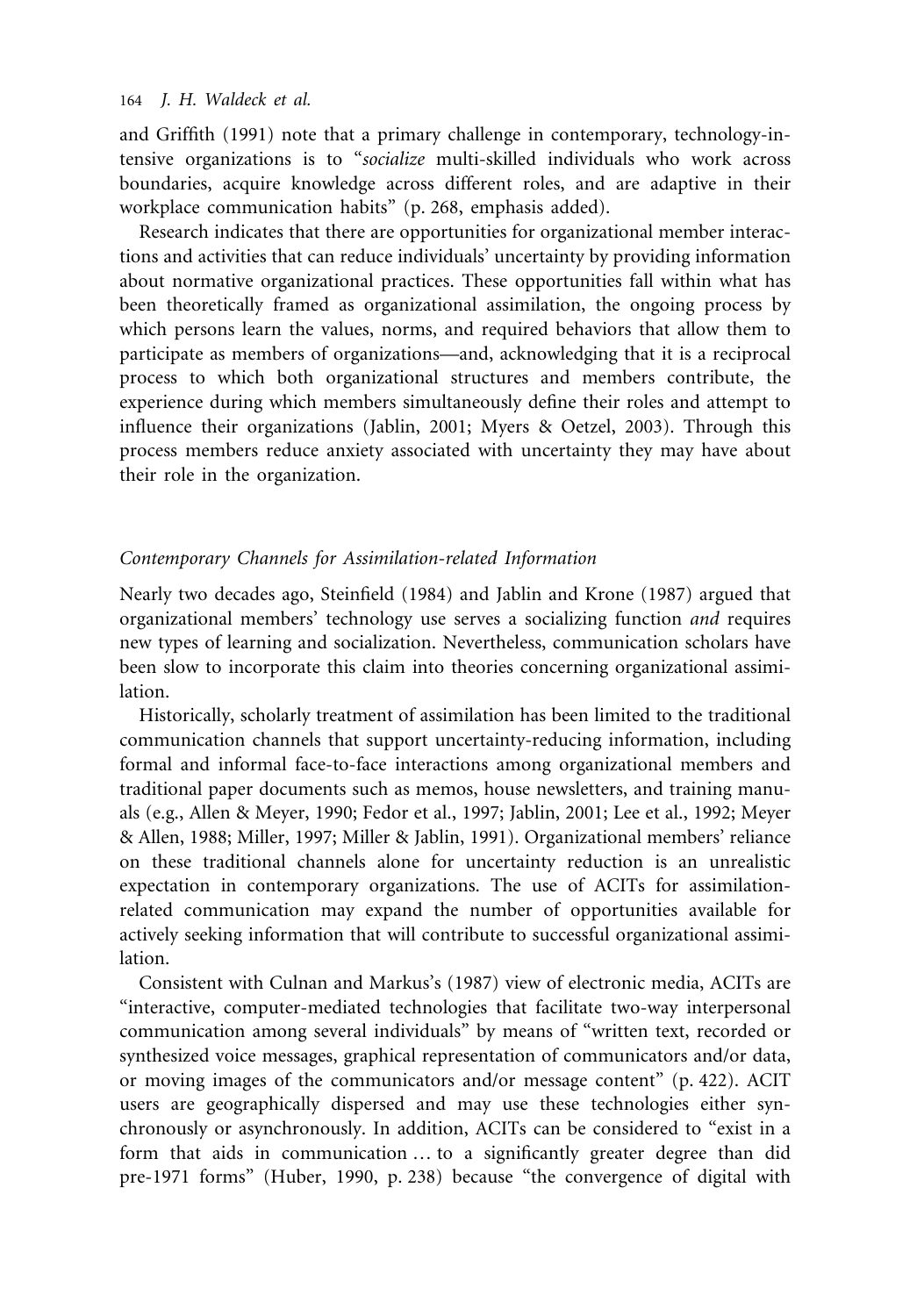analog technology has endowed the new media with significantly different capabilities" (Culnan & Markus, 1987, p. 422). In light of the focus in this study on information processing over group decision making, decision support systems are excluded from ACITs. Whether organizational members heretofore have utilized more advanced communication technologies for uncertainty-reducing, assimilationrelated interaction, research attention has turned to these media for this purpose only recently.

ACITs common to organizations today include email, Internet and Web pages, Intranet, online chat facilities, voicemail, cellular telephones, online databases and calendars, communicating PDAs, instant messaging, videoconferencing, pagers, and fax.1 Although studies indicate that socializing information is difficult for organizational members to access (cf. Comer, 1991; Jablin, 1984; Teboul, 1994), the increased use of ACITs may expand opportunities to obtain information. Thus, as interactive and information-disseminating technologies proliferate, these technologies play an important role in members' assimilation by increasing the range of options available for acquiring information.

Technological advances have changed the availability of information, as well as the nature of communication and learning within contemporary organizations, in numerous ways. Although there are potential social costs associated with appearing unknowledgeable during information seeking (Callister, Kramer, & Turban, 1999; Finkelstein, Kulas, & Dages, 2003; Sias, Kramer, & Jenkins, 1997), or being unfamiliar with the use of ACITs to do so, ACITs provide an important alternative to more traditional means for uncertainty reduction. Specifically, electronic communication and information technologies can carry more information, faster, at a lower cost, and to more people while also offering increased data communality, processing, and powerful recombinant capabilities (Beniger, 1996; Fulk & DeSanctis, 1995). Second, advanced communication and information technologies extend the number and variety of people involved in organizational decisions (Huber, 1990; Sproull & Kiesler, 1991). Third, others have noted that ACITs diminish temporal and physical interaction constraints (Eveland & Bikson, 1988; Kaye & Byrne, 1986) and increase horizontal and vertical communication (Hinds & Kiesler, 1995).

Furthermore, Hiltz (1984) found that employees' use of electronic media increases the duration, frequency, and depth of their communication with colleagues both online and offline. Similarly, Johansen (1984) found that when electronic mail systems are implemented, the total amount of organizational communication increases—especially face-to-face communication. Thus, ACIT use appears to both supplement and encourage offline communication, and as a result, is likely to enhance assimilation-related communication efforts.

Researchers also have observed that ACITs such as email and teleconferencing make it possible for employees to form coalitions and acquire information (Jull, McCaughern, Mendenhall, Storey, Tassie, & Zalatan, 1976; Sproull & Kiesler, 1991). Others have found that ACITs may enhance workgroup performance. In an experiment comparing face-to-face (traditional) decision-making groups and those using computer-aided group decision support systems, Tan, Wei, and Raman (1993)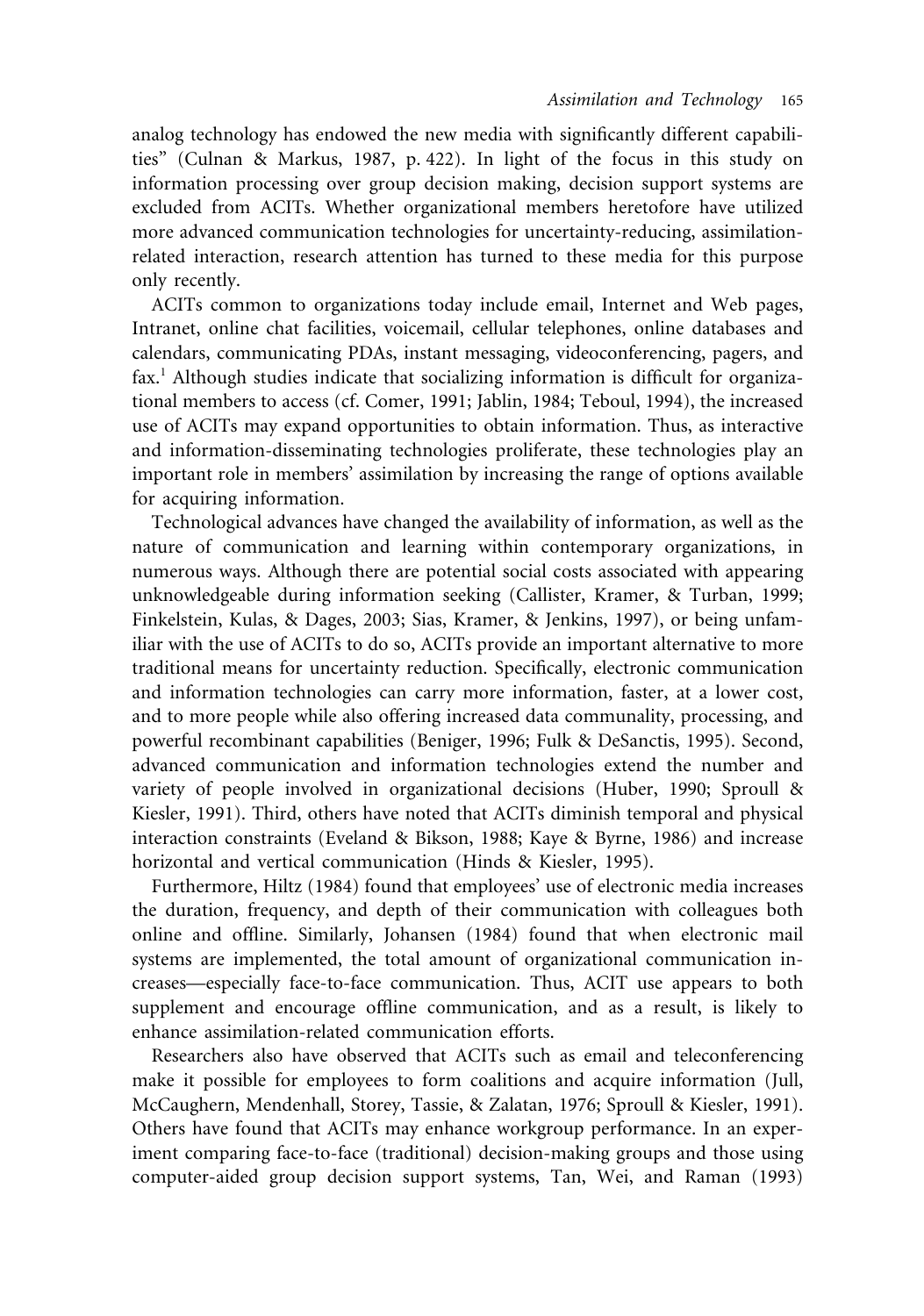found that groups using electronic support systems had higher consensus than groups not using the technology. Another study reveals the power of ACITs to increase exposure to and awareness of one's environment (Sproull & Keisler, 1991). Organizational members' use of ACITs appears to provide an opportunity for them to build relationships and optimize the task-related benefits of those relationships two key dimensions of effective assimilation to work groups and organizations (Anderson, Riddle, & Martin, 2001; Lacoursiere, 1980; Moreland & Levine, 1989; Tuckman, 1965).

Finally, Rice and Gattiker (2001) noted technology's profound capabilities to reprocess, combine, and analyze information in many forms from multiple sources. ACITs serve as a type of "discretionary database" (Connolly & Thorn, 1990) that enables organizational members to access information critical to their effective assimilation. Connolly and Thorn noted that discretionary databases are "shared pools of data to which several participants … may … separately contribute information" (p. 221), and they are commonly supported by ACITs. Examples of assimilation-related information common to ACIT-enabled databases include expertise and experience of members, details of available workplace technologies, assessments of specific issues, contact with individuals, and evaluations of colleagues' abilities.

Thus, advanced communication and information technologies appear to increase the frequency and duration of organizational communication, promote cohesion and heightened group performance, and provide a forum for information exchange. A number of studies reveal that ACITs often facilitate increased levels of effective communication among work group and organizational members. Hence, ACITs simultaneously represent an additional and perhaps beneficial channel for obtaining assimilation-related information and for engaging in interactions key to assimilation.

Even in light of the documented ubiquity of ACITs in organizations and their theoretical importance for effective assimilation, their *relative* importance versus that of more traditional channels remains empirically undocumented. Consequently, the first research question probes user perceptions of mediated channels for assimilation-related uncertainty-reducing communication compared to more traditional channels—direct face-to-face communication and traditional media such as handbooks, newsletters, and other organizational documents.

RQ1:A What is the relationship between organizational members' selection and use of different types of information-seeking channels (i.e., ACITs, traditional technologies, and face-to-face communication) and their perceptions of assimilation effectiveness?

# *Predictors of Selection and Use of ACITs*

Although a number of studies indicate that ACITs are pervasive in contemporary organizations, other research indicates that individual usage habits and attitudes toward ACITs vary across organizations and their members (Damanpour, 1991; Klein & Sorra, 1996; Rice, 1993; Waldeck, Kearney, & Plax, 2001; Yates & Orlikowski, 1992). A particular ACIT's characteristics have important implications for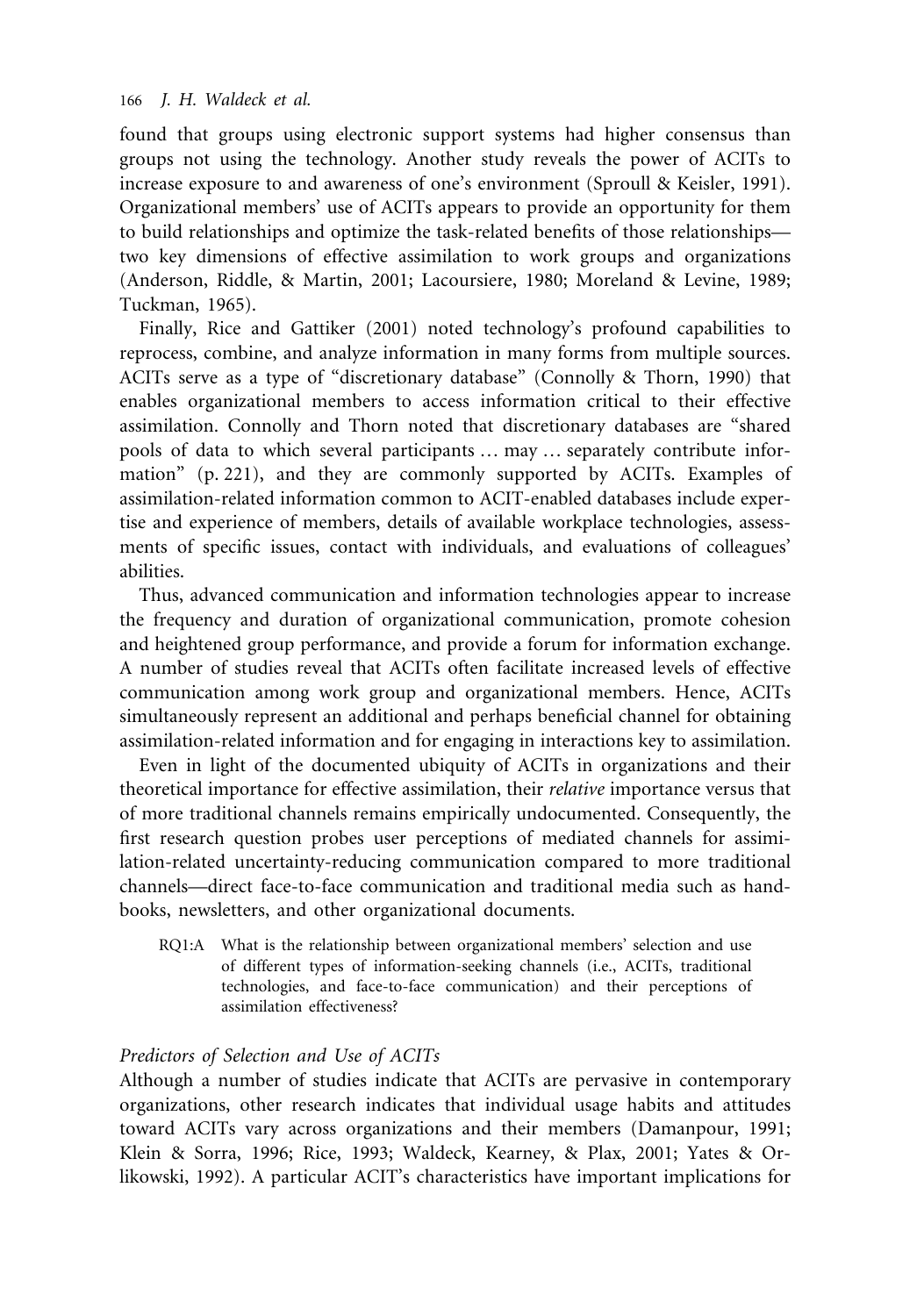individuals' reliance on that technology for assimilation-related communication and information seeking. The two most prominent theories of media selection and use include social presence and media richness.

# *Social presence theory*

Short, Williams, and Christie (1976) conceptualized social presence as the degree to which a medium is perceived as conveying the presence of communicating participants. Social presence is a quality of communication media that is highly subjective—a perceptual or attitudinal dimension *of the technology user*. Social presence requirements for particular communication tasks (e.g., asking a procedural question, facilitating a personal relationship, collaborating on a research and development project) are based on "the degree of salience of the other person in the interaction and the consequent salience of the interpersonal relationship" (Short et al., p. 65). That is, persons assess the importance of interpersonal interaction in relationship to the complexity or ambiguity of a particular communication task and select a medium that facilitates the perceived requisite interpersonal contact. Short et al. reason that the greater the social presence afforded by a medium, the more likely people will be to use it for interpersonally involving tasks (such as complex or ambiguous ones). Accordingly, social presence theory posits that users will make an objective assessment of the social presence required by their task and select a medium for communicating that affords such interpersonalness.

A medium's capacity to transmit cues about an interactant's facial expression, posture, eye gaze, paralinguistic features, and verbal and nonverbal involvement in the encounter reflect its social presence. In addition, subtle aspects of interaction such as the apparent distance and the "realness" (Short et al., 1976, p. 74) of the other communicator(s) are important to users' perceptions of social presence. Short et al. note that socially present media promote intimacy (Argyle & Dean, 1965) and immediacy (Mehrabian, 1971), and they have been demonstrated to contribute to users' perceptions of realistic communication, warmth, groupness, and vividness of communication. Rice (1993) observed that face-to-face communication was still rated most socially present by interactants, followed by telephone and meetings, desktop videoconferencing applications, voicemail, text, and electronic mail. Rice concluded that social presence theory "appears to provide a useful, consistent, meaningful, stable, and discriminating way to characterize media" (p. 457).

#### *Media richness theory*

Media richness theory also describes and predicts the use of communication media based on information processing requirements (e.g., uncertainty reduction) and media characteristics (Daft & Lengel, 1984, 1986; Daft, Lengel, & Trevino, 1987; Daft & MacIntosh, 1981). Perceptions of media effectiveness are based on a match between information processing requirements and the channel selected. When people choose media that are sufficiently "rich" in relationship to the information task that they need to accomplish, they will perceive the use as effective. Trevino,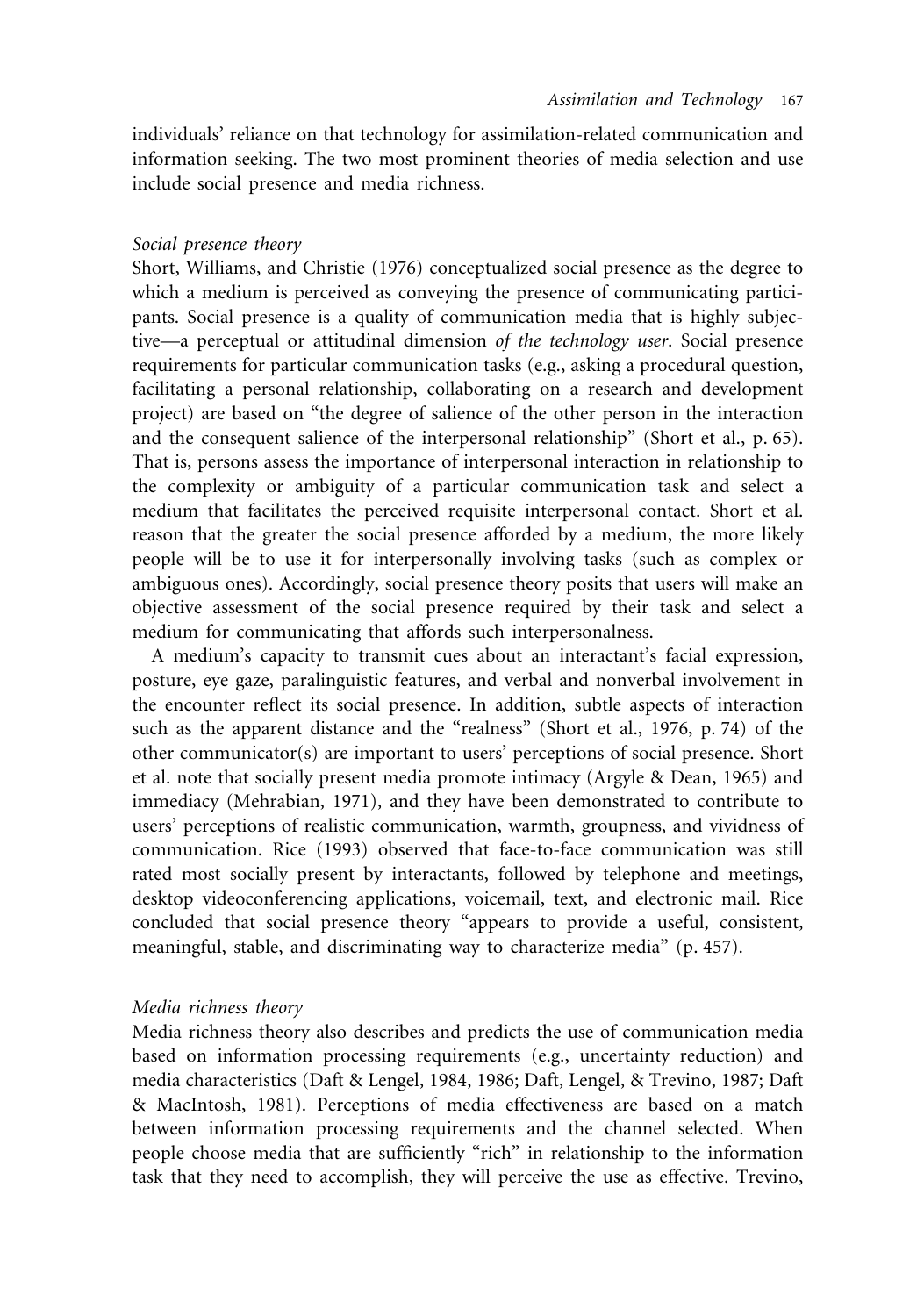Daft, and Lengel (1987) posit that "a mismatch may explain communication failures" (p. 573).

Richness refers to the ability of information and particular media to change human understanding, overcome differing conceptual frames of reference, or clarify ambiguity (Daft & Lengel, 1984, 1986). Richness of a medium is based on four characteristics: speed of feedback, type of channels employed, personalness of the source, and richness of the language carried. Face-to-face communication is the richest medium for organizational communication, followed by telephone, email, written personal communications, written formal communications, and numeric data (Trevino et al., 1987; Trevino, Lengel, Bodensteiner, Gerloff, & Muir, 1990b). Over time, information richness theory has been adapted to describe user decisions regarding more advanced media than those for which it was originally developed, including electronic mail, videoconferencing, and group decision support systems (Markus, 1994; Trevino et al., 1990). The theory also has been updated to reflect situational constraints and symbolic considerations as reasons for the use of particular media (Trevino et al., 1987). Trevino et al. (1990) conclude, "Media choice involves more than simple common sense. It is a complex process that is influenced by the interplay of messages, symbols, and contextual influences" (p. 92).

# *ACIT characteristics and information seeking*

Assimilation-related information is complex and rich because it focuses on the critical yet highly implicit process of how persons fit into their environment, perform normatively—both socially and professionally—and learn about the nature of relationships within a particular organization. Thus, media that match the complexity of assimilation-related communication tasks are expected to be the most effective channels for uncertainty-reducing communication. Teboul (1994, p. 192) describes the assimilation experience as one in which "people … do not know how to act, either because they have no familiar response to enact or because they derive multiple meanings and interpretations from their circumstances," emphasizing the challenging nature of the process and *the need for interaction that can elicit complex information*. Because organizational members report that their assimilation-related uncertainty-reduction efforts are challenging and complex (Morrison, 1993), ACITs that simulate rich and socially present interaction conditions will be effective for assimilation-related communication.

H1: Users' perceptions of the media richness and social presence of ACITs are positively related to organizational members' use of those ACITs for assimilation-related uncertainty reduction.

# *User Responses to ACIT Use for Assimilation Purposes*

If ACITs perform an ongoing function in the assimilation efforts of organizational members, it is important to understand how users evaluate their experiences using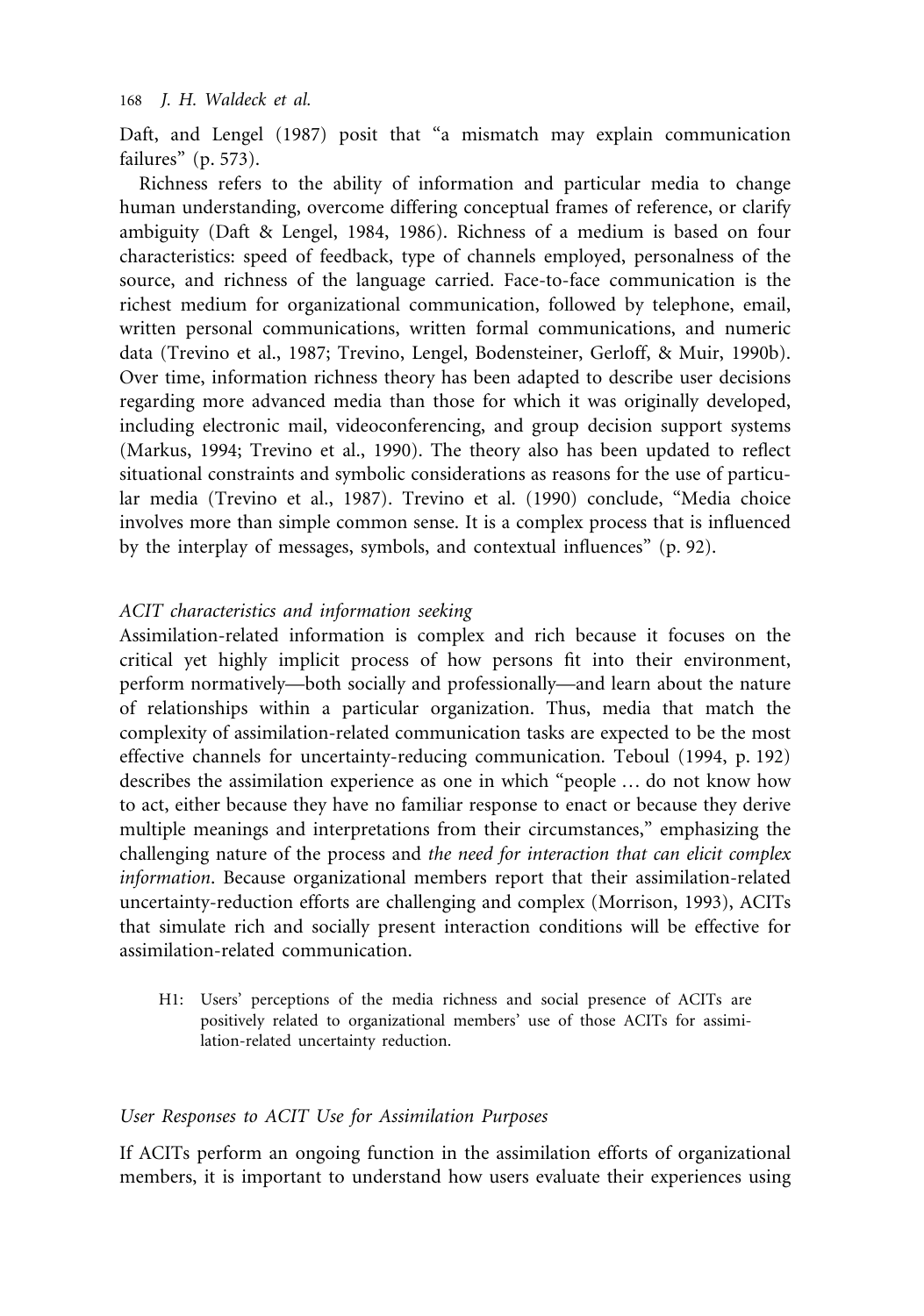ACITs and decide on continued use. One framework for investigating this issue is the social influence model of technology use (Fulk, Schmitz, & Steinfield, 1990). This model flows from the work of Salancik and Pfeffer's (1978) social information processing theory, social learning theory (Bandura, 1977), and self-perception theory (Bem, 1972). Fulk et al. dealt with the effects of social influence on organizational members' perceptions of communication technology, arguing that persons influence each other's perceptions of a medium's appropriateness for a particular communication task.

Social influence proponents argue that organizational members will behave consistently with group and organizational norms for technology use (Fulk et al., 1990). Salient others in the organization influence both patterns of usage and perceptions of usage effectiveness by newcomers or others experiencing assimilation. Specifically, organizational members can influence other members' technology use and perceptions of technology effectiveness by: (a) providing feedback to others on their use of the medium, (b) using the medium themselves, and/or  $(c)$  explicitly communicating their own assessment of the medium.

A growing body of research supports social influence theory's application to ACIT use, and also serves as an important component in building an enhanced theory of organizational assimilation that reflects the effect of ACITs on uncertainty reduction. For instance, the use of technology by one's work group is positively related to individual technology use, especially when group attraction is high (Fulk, 1993; Orlikowski, Yates, Okamura, & Fujimoto, 1995). Svenning and Ruchinskas (1984) found that the opinions of supervisors and co-workers were an important predictor of employee attitudes regarding videoconferencing technology. Managerial technology use also is an effective predictor of individual technology use (Markus, 1994). Schmitz and Fulk (1991) found that workers' perceptions of email usefulness varied with perceptions of colleagues and supervisors, and Fulk et al. (1990, p. 121) asserted that media usage patterns are the result of "attitudes, statements, and behavior of co-workers."

Additionally, organizational members' appropriate use of technology involves mastering their ingroup's usage norms (Markus, 1994; Sitkin, Sutcliffe, & Barrios-Choplin, 1992; Trevino et al., 1987). Markus suggested that a key dimension of technology use is to "behave appropriately," implying that using technology in a manner that is consistent with one's colleagues is crucial for effective assimilation. Thus, with regard to organizational assimilation and technology use, organizational members subtly and overtly send messages to their colleagues regarding what types of behaviors (e.g., information seeking and interaction) and sense making via mediated communication channels are acceptable in a work group or organization. Even stronger evidence for the influences of salient others during organizational assimilation comes from the classic works of Festinger (1954) and of Salancik and Pfeffer (1978), who indicated that persons rely on social comparison processes most frequently in ambiguous, equivocal situations marked by uncertainty. Numerous studies of organizations indicate that socialization/assimilation experiences are highly ambiguous and equivocal for members.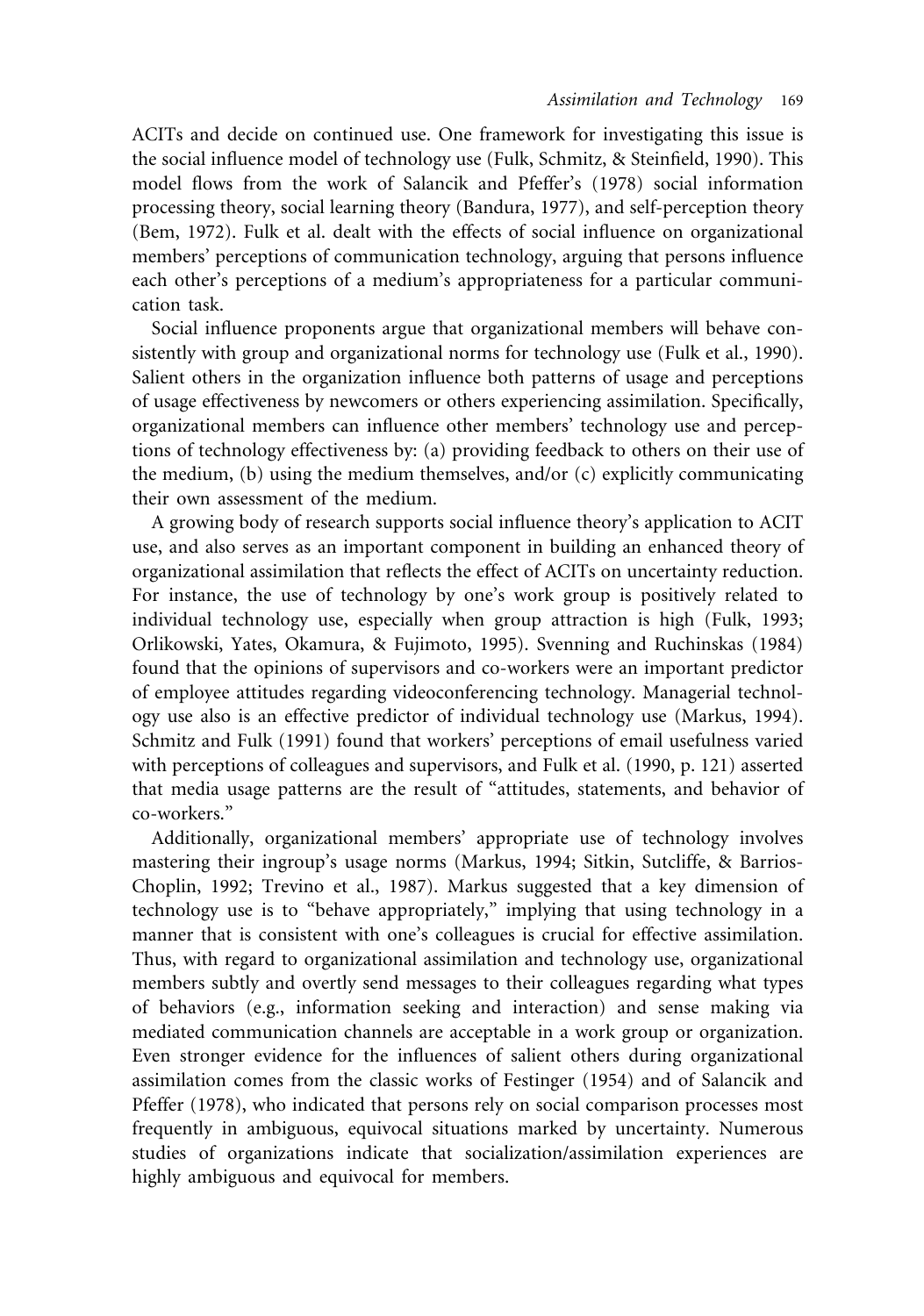There are numerous ways users may respond to their colleagues' feedback regarding their ACIT use. Based on positive feedback they might continue to use the ACIT in the same fashion. If they are critiqued or sanctioned for their ACIT use, they may discontinue or alter their ACIT-related practices. Thus, because social influence may be an important predictor of technology selection and use, and because social norms similarly impact evaluations of media use, it would be useful to determine whether there are specific responses to collegial feedback regarding ACIT use.

RQ2: How do organizational members respond to feedback regarding their ACIT use for assimilation-related uncertainty reduction?

#### **Method**

## *Participating Organizations*

Members of four organizations in the western United States participated in this study. Each organization offered participants access to at least one ACIT. The four organizations each employed 200–700 employees. Larger organizations are more likely to share important structural characteristics with the population of organizations to which the results of this study might be generalized because they have larger spans of control and more complex coordination demands than small organizations (Lewis & Seibold, 1996). In organizations of this size, frequent face-to-face communication among *all* members is difficult or impractical. In two of the four organizations studied, members do not work in the same physical building. As a result, it was thought that employees in these larger organizations ostensibly would take advantage of the ACITs to which they have access and thus be in a position to provide insightful responses.

*Hotel A*<sup>2</sup> is a mid-sized business-travel hotel located in the downtown business district of a large city on the west coast of the United States. Three departments participated in this project. The first, *Administrative Offices*, is comprised of the financial and sales staff. The second, *Front Office*, includes the hotel's front desk staff, the reservations staff, and the concierge, parking/valet, and bell staff. The third department, *Food and Beverage*, is formed by the catering, banquet, room service, and restaurant/bar staffs. Employees of these three Hotel A departments have access to networked computer applications, fax, teleconferencing, voicemail, cell phones and pagers, and a networked database called "Alpha," a standard application in the hospitality industry for tracking sales, planning, execution, and billing of hotel functions.

*Hotel B* is a mid-sized luxury hotel in a resort destination on the United States west coast. Two departments were selected by the Human Resources Manager for inclusion. The first, *Catering*, is responsible for food and beverage service for banquet, meeting, and social functions. The second group, *Lobby/Guest Services*, is responsible for guest check-in and check-out, concierge, valet, switchboard, pool staff, and bell captain services. Employees in these two departments have access to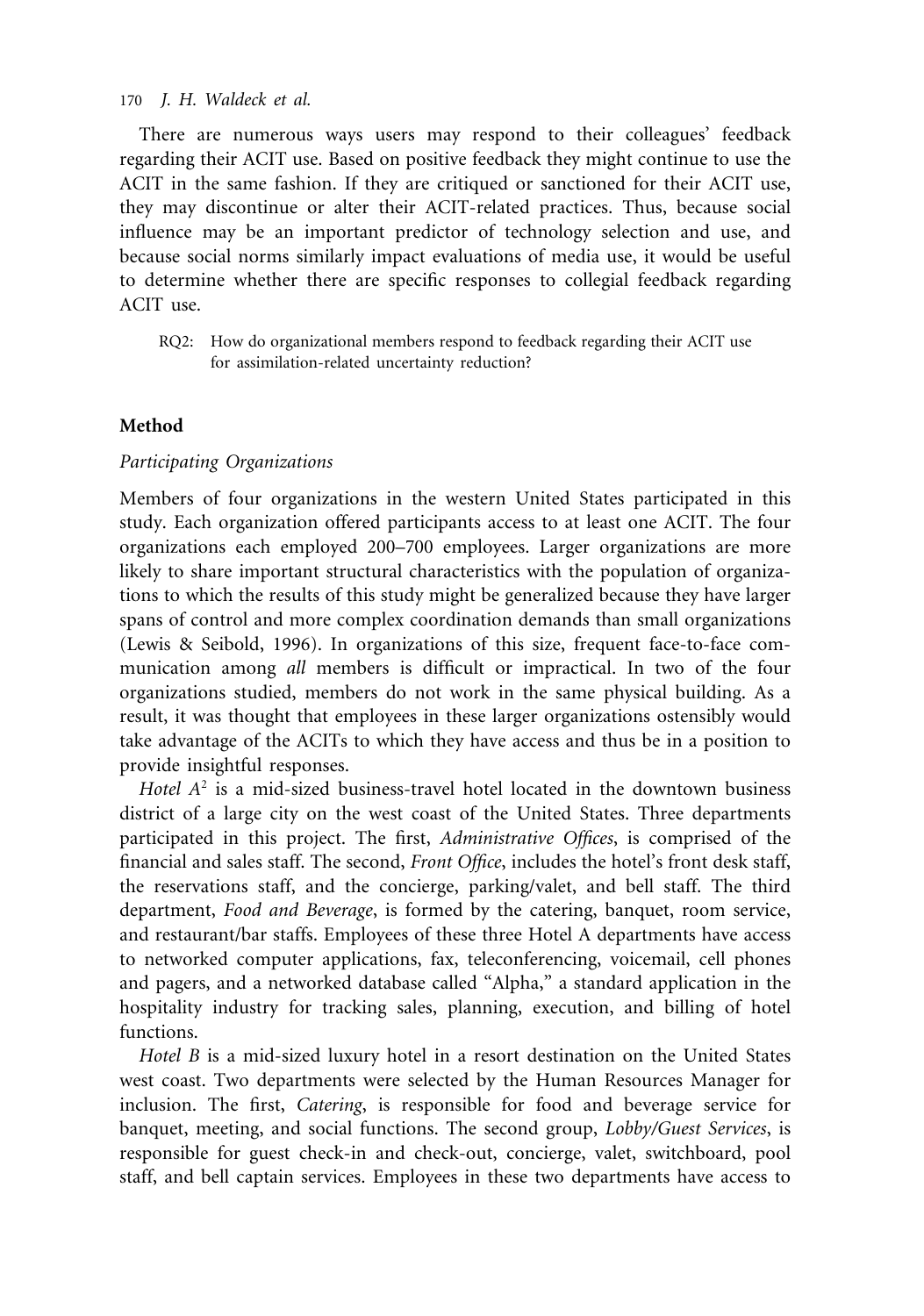networked computer applications, fax, teleconferencing, voicemail, cell phones and "Pages," a database similar to Alpha, and an Intranet.

*Central Bank* is located in a medium-sized city on the west coast and employs 650 employees in its corporate office and 27 branch offices. Departments represented included *Customer Services*, the staff of which is responsible for performing teller operations, such as accepting deposits and payments, recording transactions online, cashing checks, selling money orders, processing withdrawals, and marketing the bank's products and services. The second department, *Banking Services*, is responsible for opening new accounts and handling some loan and trust-related issues for customers. Each Banking Services staff member also maintains a portfolio of customers. Central Bank's Customer Services employees have access to email and Intranet. Banking Services has access to other ACITs: email and Intranet, Internet, and voicemail.

*South County Association of Realtors (AOR)* is the professional organization for real estate agents and brokers in a west coast county in the United States. AOR members rely heavily on email, cell phones, voicemail, Internet, and an online Multiple Listing Service (MLS), which allows agents to enter new property listings, search for property types by keywords, and make appointments to view properties listed by other agents.

#### *Participants*

Response rates. Across the four organizations 405 usable questionnaires were returned. Hotel A's response rate was  $61\%$  ( $n = 107/175$ ) with 30% (22 female, 10 male) from Administrative Offices, 31% (19 male, 14 female) from Front Office, and 39% (13 male, 29 female) from Food and Beverage. Hotel B's response rate was 63%  $(n = 141/225)$ , of which 40% (26 male, 57 female) worked for Catering and 60% (53) male, 31 female) for Lobby/Guest Services. The overall response rate from Central Bank was  $61\%$  ( $n = 87/143$ ) with 69% from Customer Services (22 female, 38) female) and 31% from Banking Services. Finally, the response rate for AOR was 58%  $(n = 70/120; 23$  male, 47 female).

Demographic characteristics by organization. At Hotel A the mean age of respondents was 33 years (range 22–53), mean length of employment 3.2 years (range 3 months–7 years), and the majority of respondents (54%) were Caucasian/White; 37% were Latino/a, 3% African American, and 6% other. The mean age at Hotel B was 28 (range 18–61), average length of employment 6.25 years (range 2 months–17 years), and 47% were Caucasian/White, 43% Latino/a, 4% Asian American, and 6% other. The mean age of participants at Central Bank was 38 (range 20–65), and average length of employment was 6 years (6 months–27 years). Of these, 76% identified themselves as Caucasian/White, 8% Latino/a, 3% African American, and 13% other. At AOR, the mean age was 42 (32–66), with the mean length of career 14 years. Regarding ethnicity, 90% identified themselves as Caucasian/White.

ACIT use. Because the issue under investigation was related to participants' familiarity with and access to ACITs, participants were asked a number of questions regarding their access to, experience with, and attitudes toward computer-aided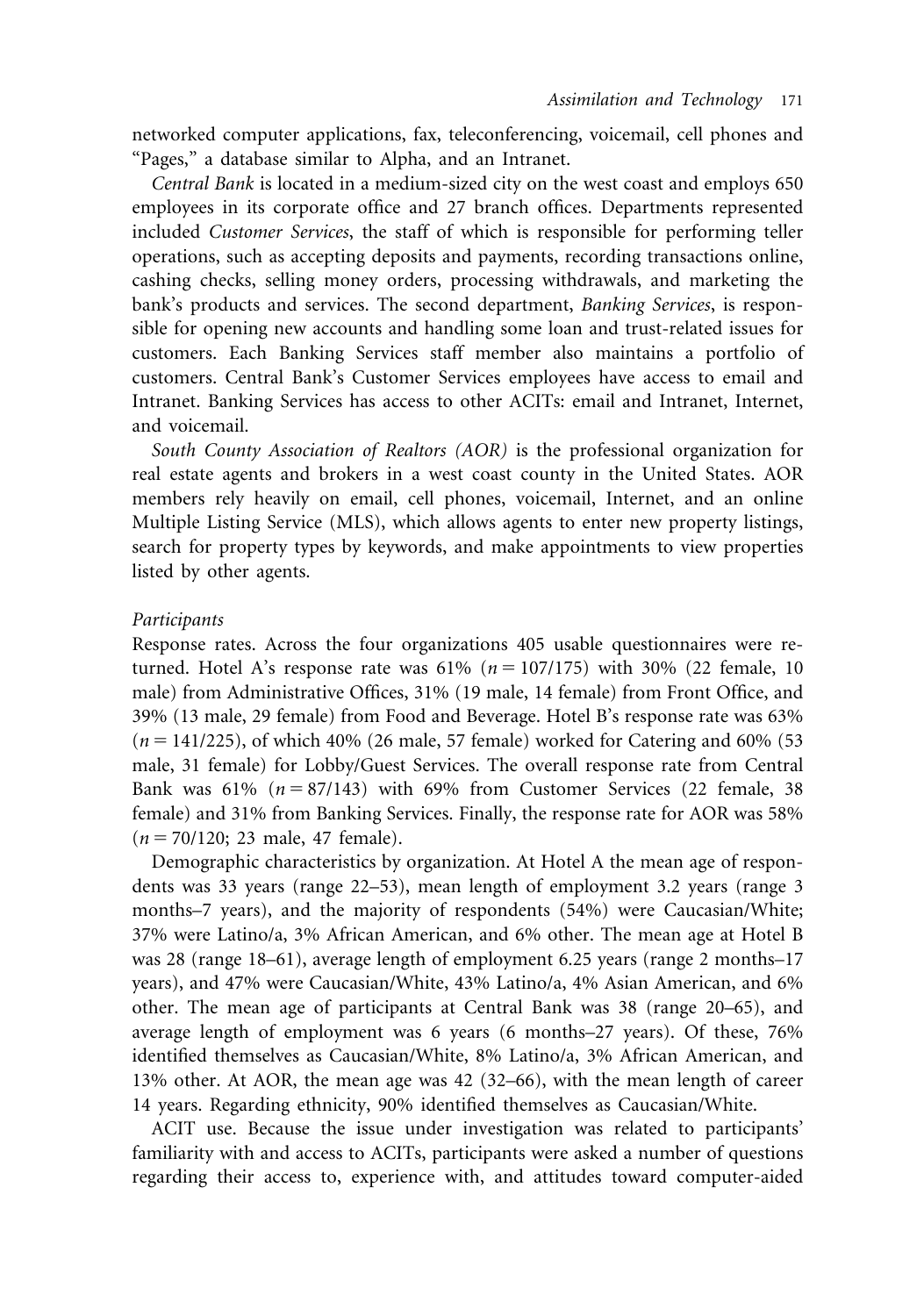communication technologies. In response, 1% indicated that they had been using a computer to communicate with others for 7 years or more, 70% for 4–6 years, 17% for  $1-3$  years, and  $12\%$  for less than 1 year.<sup>3</sup> Respondents were asked how often they used ACITs for work-related purposes, and 84% indicated that used ACITs every day, 11% reported that used ACITs on an hourly basis, 3% on a weekly basis, and 2% indicated that they never used ACITs for work-related purposes.

# *Procedures*

The questionnaire was derived from interviews conducted with members of each organization, and it was extensively pilot tested prior to administration. Based in part on these interviews, scenarios that represented prototypical, natural, and recognizable organizational assimilation experiences were developed. To capture the range of assimilation experiences, these scenarios depicted each type of organizational assimilation-related uncertainty (referent, appraisal, and technical information). Written scenarios developed in this manner were used as stimuli for participant responses. Each scenario was followed by a space for participants to describe a situation in which they experienced uncertainty similar to that described in the scenario. Respondents then completed the measures described in the following section while recalling the situations about which they were asked to write.

# *Measures*

*Assimilation effectiveness* was assessed by three measures that have been used in exemplar studies of socialization-related information seeking as dimensions of organizational assimilation effectiveness (e.g., Ashford, 1986; Jones, 1986; Miller, 1997; Miller & Jablin, 1991; Morrison, 1993, 2002). Each of these three measures employed a 5-point Likert-type scale (ranging from  $5 =$  strongly agree to  $1 =$  strongly disagree). *Role clarity* was assessed using four items developed by Ashford (1986) that measure the extent to which persons understand the various behavioral requirements in an organizational setting of their roles and can predict outcomes of their behaviors (Cronbach's alpha = .91). *Performance/task mastery* was assessed with Morrison's (1993) four-item self-appraisal scale, which measures confidence in the quality of work, amount of effort exerted, and ability to work effectively with colleagues (Cronbach's alpha  $= .79$ ). Although self-evaluations of performance may be prone to social desirability effects, Harris and Schaubroeck (1988) concluded in a meta-analytic review that self-ratings of performance during the socialization period are moderately to highly correlated with both supervisor and peer ratings. Finally, *social integration* was measured with a four-item scale reported by Morrison (1993) (Cronbach's alpha  $= .86$ ).

To test for discriminant validity the items from the role clarity, task mastery, and social integration scales were factor analyzed together with a varimax rotation. The results indicated that the items corresponding to the three different scales loaded on three separate factors. The criteria for interpreting the analysis were as follows: (a) an item was considered loaded on a factor when it posted a primary loading of at least .50 with no secondary loading higher than .30, and (b) an eigenvalue of 1.00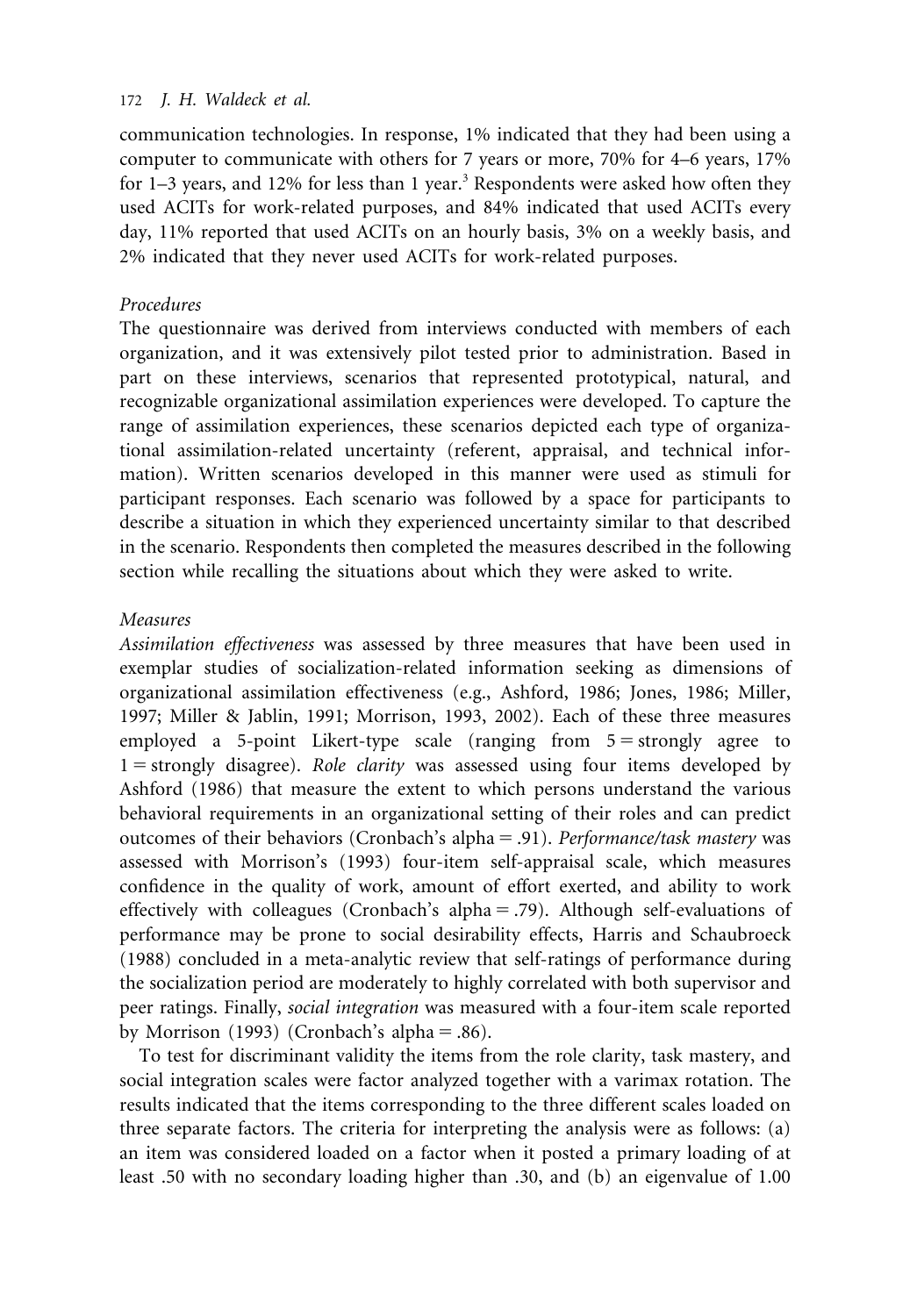was set to terminate factor extraction. Factor 1 corresponded with the role clarity items  $(M = 3.89, SD = 0.46)$ , factor 2 corresponded with the social integration items  $(M = 4.00, SD = 0.44)$ , and factor 3 corresponded with the task mastery items  $(M = 3.99, SD = 1.11)^{4}$ 

Communication channel selection and use. While considering the written scenarios, participants were asked to recall the degree to which they "were able to get useful information" (ranging from  $5 =$  to a great extent to  $1 =$  not at all) to reduce their assimilation-related uncertainty using each of 12 communication channels. Channels were selected to represent three categories of communication media: ACITs (email, voicemail, Intranets, cell phones, teleconferencing, videoconferencing, online/electronic scheduling programs, online chat, and portions of the Web accessible to the public), traditional technologies (one-to-one telephone conversations, excluding those over cellular phones, and hardcopy materials including handbooks, memos, newsletters, and other written materials), and face-to-face communication channels. Traditional channels were selected largely based on their inclusion in the ICA Audit (Goldhaber & Rogers, 1978) and ACITs were derived from preliminary interview responses indicating current, widespread organizational technology usage. A mean channel selection/use score was calculated for each participant, based on reported usage of the media in each category, summed across all three uncertainty situations depicted in the written scenario. Thus, each respondent had three mean channel selection/use scores: one for ACIT use, one for traditional technology use, and one for face-to-face communication.

Perceptions of ACIT richness/social presence. Rice's (1993) media appropriateness scale was used to measure the perceived media richness/social presence of ACITs. Rice found that communication tasks requiring a high degree of richness/social presence include: exchanging confidential information, negotiating/bargaining, getting to know someone, generating ideas, resolving disagreements, and making decisions. Those requiring low richness/presence include: exchanging information, staying in touch, asking questions, and exchanging time-sensitive information.

After reading the written assimilation scenarios, participants were prompted to describe a personal scenario in which they used an ACIT for uncertainty reduction. Participants were then instructed to think of the one ACIT (from the list provided) they used in that situation and, if they used more than one, to consider the technology "they relied on most frequently" in that situation. With this ACIT in mind, participants were asked about the appropriateness of using that technology for each of the tasks in the media appropriateness scale. Responses on these items were captured on a 5-point scale (where  $1 =$  inappropriate to  $5 =$  appropriate) and were submitted to principal components analysis, which indicated that these items loaded on two factors. Consistent with Rice's (1993) findings, factor 1 was comprised of the items theorized to measure high social presence and factor 2 was comprised of the items theorized to measure low social presence. Responses within each dimension (high and low richness/presence) were summed to determine participants' perceptions of the richness/social presence of ACITs, as indicated by the channel they indicated using for assimilation-related uncertainty reduction.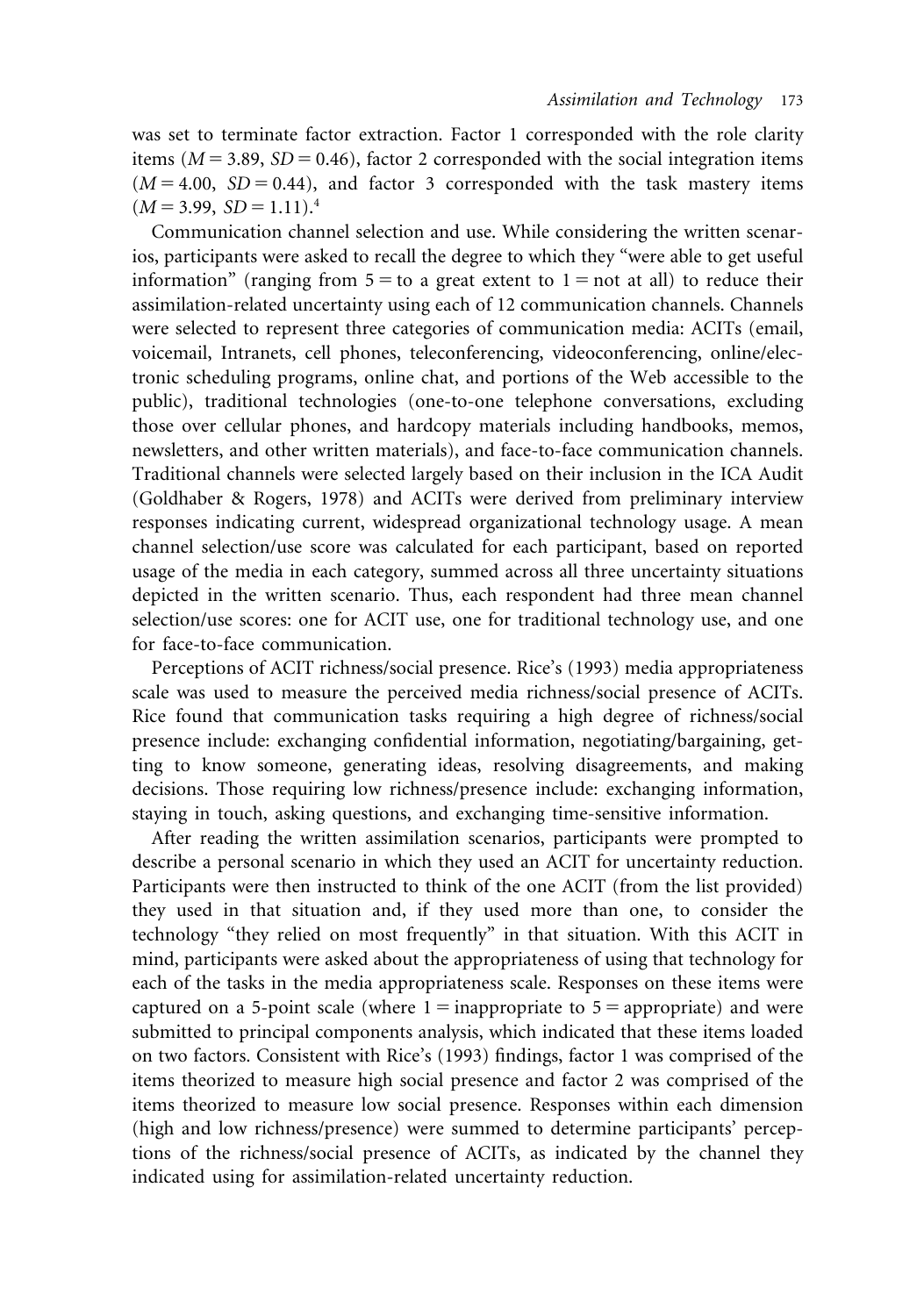Responses to ACIT-related feedback. Consistent with procedures employed by Contractor, Seibold, and Heller (1996) and Rice and Aydin (1991), participants were asked to describe what they said or did in response to feedback they received from colleagues regarding their selection and use of technology. Specifically, participants were prompted to indicate how they responded to feedback from others with regard to their ACIT use for reducing assimilation-related uncertainty. For example, participants were prompted, "For instance, maybe you tried to use the technology again, but differently from your first attempt, in response to feedback from colleagues."

Participant responses were then unitized, coded, defined, and labeled. In stage 1 of this process, two trained coders read a sample of the raw units in order to become familiar with the data. They subsequently unitized the data into separate and discrete categories of responses. In stage 2 the same two coders independently read each discrete unit and placed them into categories containing conceptually or operationally similar words and phrases. In stage 3 both of the coders reread all of the responses in each category to check for internal consistency, assigned tentative labels to each class of units, and defined preliminary category descriptions. In stage 4 the coders reread the responses and, based on the labels and definitions, made necessary revisions to each category.

Stage 5 involved two additional coders also trained in content-analytic procedures, who recategorized units randomly selected from each category (15% from each category). Percentage of unit-by-unit intercoder agreement between the original coders and the additional two coders ranged from 88% to 100% depending on the category. Intercoder agreement among all coders, assessed by unit-by-unit agreement (Landis & Loch, 1977), was .91. Five categories were derived in this manner: *Continue Current Practices*, *Supplement Channel*, *Discontinue Use*, *Expand Use*, and *Learn New Uses*.

# **Results**

# *Tests for Organizational Differences*

Prior to tests of the hypothesis and research questions the data were examined for differences among organizations on the variables of interest. A GLM Multivariate analysis was used to compare the four organizations on use of assimilation-related uncertainty reduction channels, assimilation effectiveness, and user perceptions of ACIT social presence.

According to the Wilks' criterion the combined variables were not statistically significantly affected by organization,  $F(3, 379) = 1.064$ , n.s. That is, no statistically significant differences were found among organizations on the primary variables of interest. Thus, the results of this initial analysis indicated that examining the four organizations as a single sample is reasonable.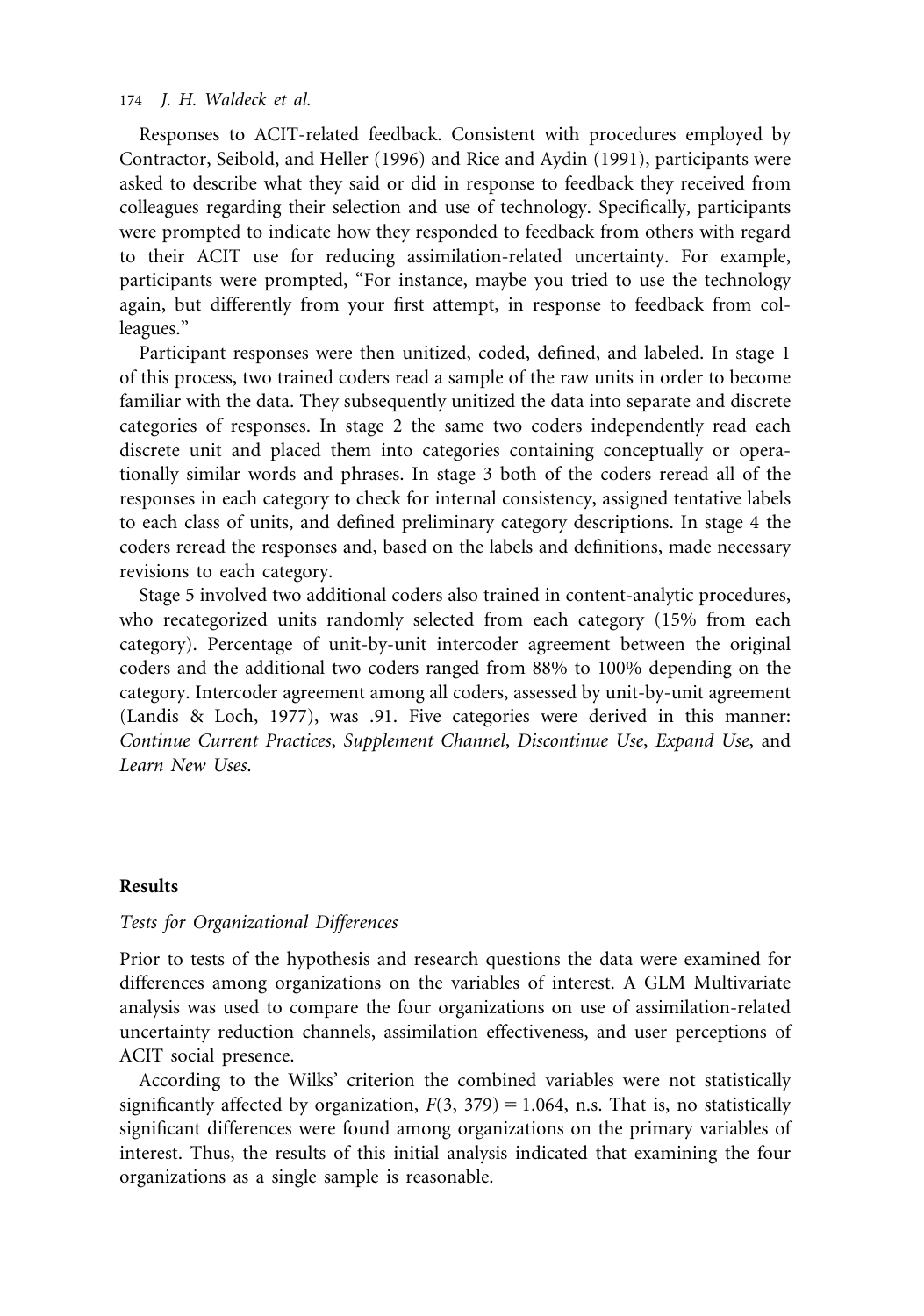# *Relationship Between Channel Selection/Use and Assimilation Effectiveness*

Research question 1 addressed the relationship between organizational members' selection and use of different types of information-seeking channels and their perceptions of assimilation effectiveness. To assess this relationship an OLS multiple regression analysis was performed with channel selection/use scores for each of the three channel types (ACITs, traditional technologies, and face-to-face communication), along with several demographic variables (user age, reported length of use of computers for communicating with others, and length of employment in the organization) as the independent variables, and perceived assimilation effectiveness as the criterion measure. With all variables in the equation,  $F(6, 399) = 182.18$ ,  $p < .01$ , adjusted  $R^2 = .57$ , face-to-face communication ( $\beta = .281; p < .01$ ), ACITs  $(\beta = .263, p < .05)$ , and traditional technology ( $\beta = .144, p < .05$ ) were all significant predictors of assimilation effectiveness. Participant demographic factors were not statistically significant predictors in this model.

## *User Perceptions of ACIT Richness/Presence and ACIT Use*

Hypothesis 1 proposed that user perceptions of ACIT richness/social presence are positively related to organizational members' use of ACITs for the reduction of assimilation-related uncertainties. Rice (1993) indicated that high social presence activities include exchanging confidential information, negotiating/bargaining, getting to know someone, generating ideas, resolving disagreements, and making decisions. Thus, the sum of these items was entered into an OLS multiple regression analysis, along with participant age (Finkelstein et al., 2003), reported length of use of ACITs, and length of present employment. Frequency with which persons reported using that particular ACIT was the single criterion. With all variables in the equation,  $F(4, 401) = 252.03$ ,  $p < .05$ , adjusted  $R^2 = .29$ , only perceptions of media richness/social presence ( $\beta = 0.164$ ,  $p < 0.05$ ) contributed significantly to the equation, in support of hypothesis 1.

#### *Responses to ACIT-related Feedback*

Research question 2 asked how participants respond to feedback they receive regarding their ACIT use for assimilation-related uncertainty reduction. Of the five response strategies (Continue Current Practices, Supplement Channel, Discontinue Use, Expand Use, and Learn New Uses), the first and most frequently cited category that emerged was Supplement Channel  $(n = 191; 49\%)$ . Organizational members who reported a response in this category found that they needed to supplement the information they acquired through ACIT use with information from some other ACIT, a more traditional technology (such as a handbook), or face-to-face communication. For instance, a respondent from Central Bank reported, "I still didn't quite understand what the policy regarding sick leave was, so I had to ask my supervisor."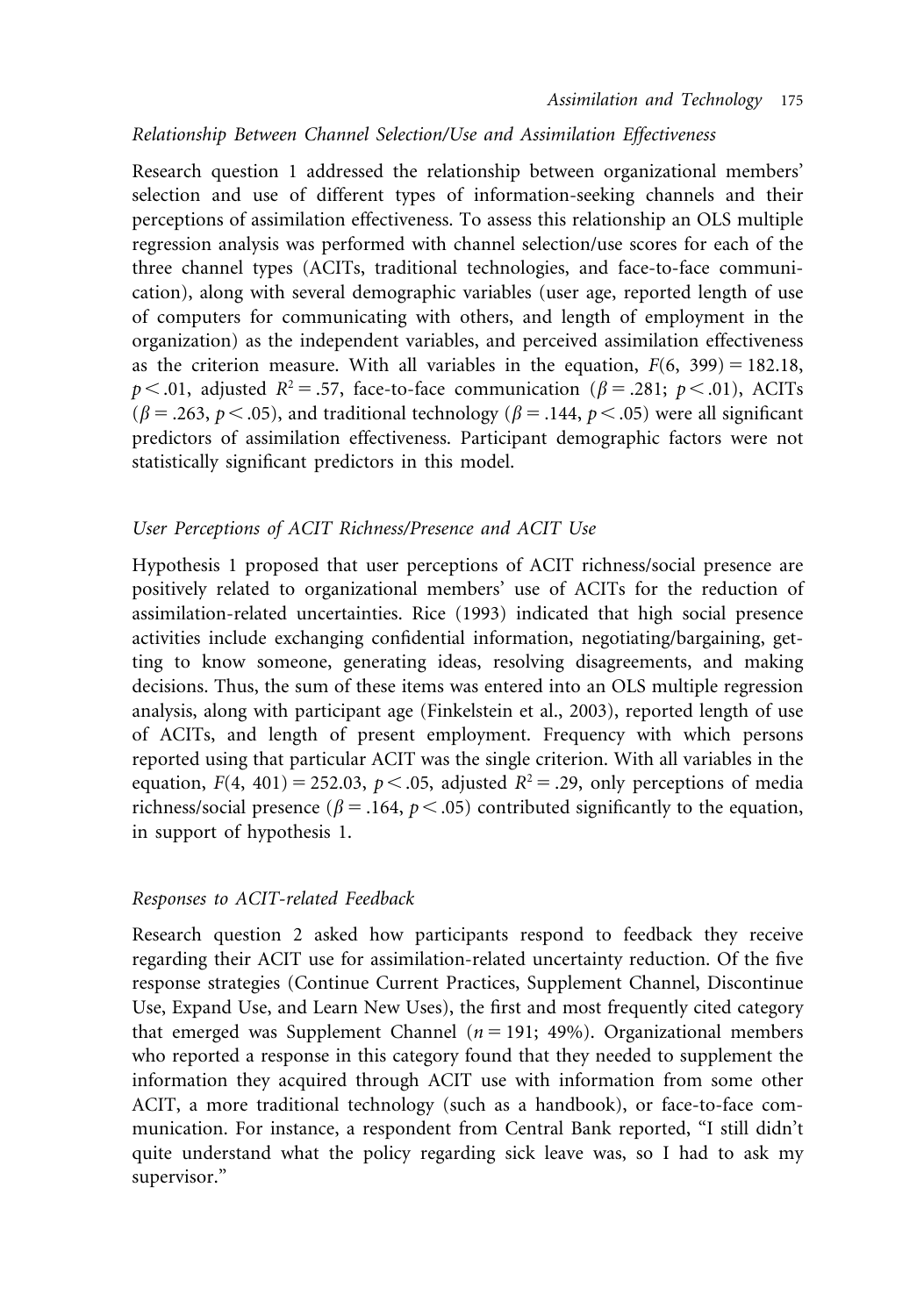The next most frequently cited category was Expand Use  $(n = 111; 29\%)$ . Responses in this category indicated that persons used the ACIT more frequently, to communicate with additional people, or for additional information-seeking tasks. For example, one respondent from Hotel B wrote, "I learned how quick and convenient it was! I began to e-mail everyone. My phone use was cut way back. I learned that most of what I need to say to others at work can be said over e-mail."

Category 3, Continue Current Practices ( $n = 37$ ; 10%), reflected responses from participants who simply continued to use the ACIT for the same or similar purposes, in the same way, or with the same frequency, based on feedback from others. For example, an employee from Hotel B wrote, "I just kept using the technology. It worked, it was easy to use, and I had no problems with it. I wouldn't do anything differently." The fourth category was Learn New Uses  $(n = 27; 8\%)$ . Those who reported enacting responses from this category discovered new uses for an ACIT by accident and began to use the technology for information seeking or uncertainty reduction. For instance, one person from Hotel A wrote, "I was looking for a telephone number on our Intranet and found a whole section with answers to frequently asked questions that precluded me from needing to phone the person for an answer, so I continued to go back to that section for a long time until I became more knowledgeable/experienced."

Category 5, and the least most frequently used response—Discontinue Use  $(n = 22; 6\%)$ —included responses from persons who stopped using the technology in response to their assimilation-related ACIT experience. For example, one person from Hotel B indicated, "My attempt to use e-mail for this reason was completely ineffective. It made me down on the whole use of e-mail. I don't use it anymore, especially for talking about issues related to my performance reviews." Another simply wrote, "I stopped using this technology altogether." Analyses to determine whether participant demographic characteristics influenced the responses indicated no relationships.

## **Discussion**

This study represents the first investigation of the use of advanced communication and information technologies for reducing three types of uncertainties (referent, appraisal, and technical) common to persons experiencing organizational assimilation. Furthermore, and unlike past studies that focused primarily on the assimilation experiences of organizational newcomers, assimilation was conceptualized broadly to include the numerous changes, transitions, and innovations with which all members of contemporary organizations must cope. Finally, this study also represented the first empirical investigation of an important function of organizational ACITs—assisting organizations and their members in learning often-changing organizational technical, evaluative, and relational norms.

The results indicate that ACIT use is related to organizational members' perceptions of the effectiveness of their assimilation. Face-to-face communication appears to be the most important predictor of effective assimilation, and traditional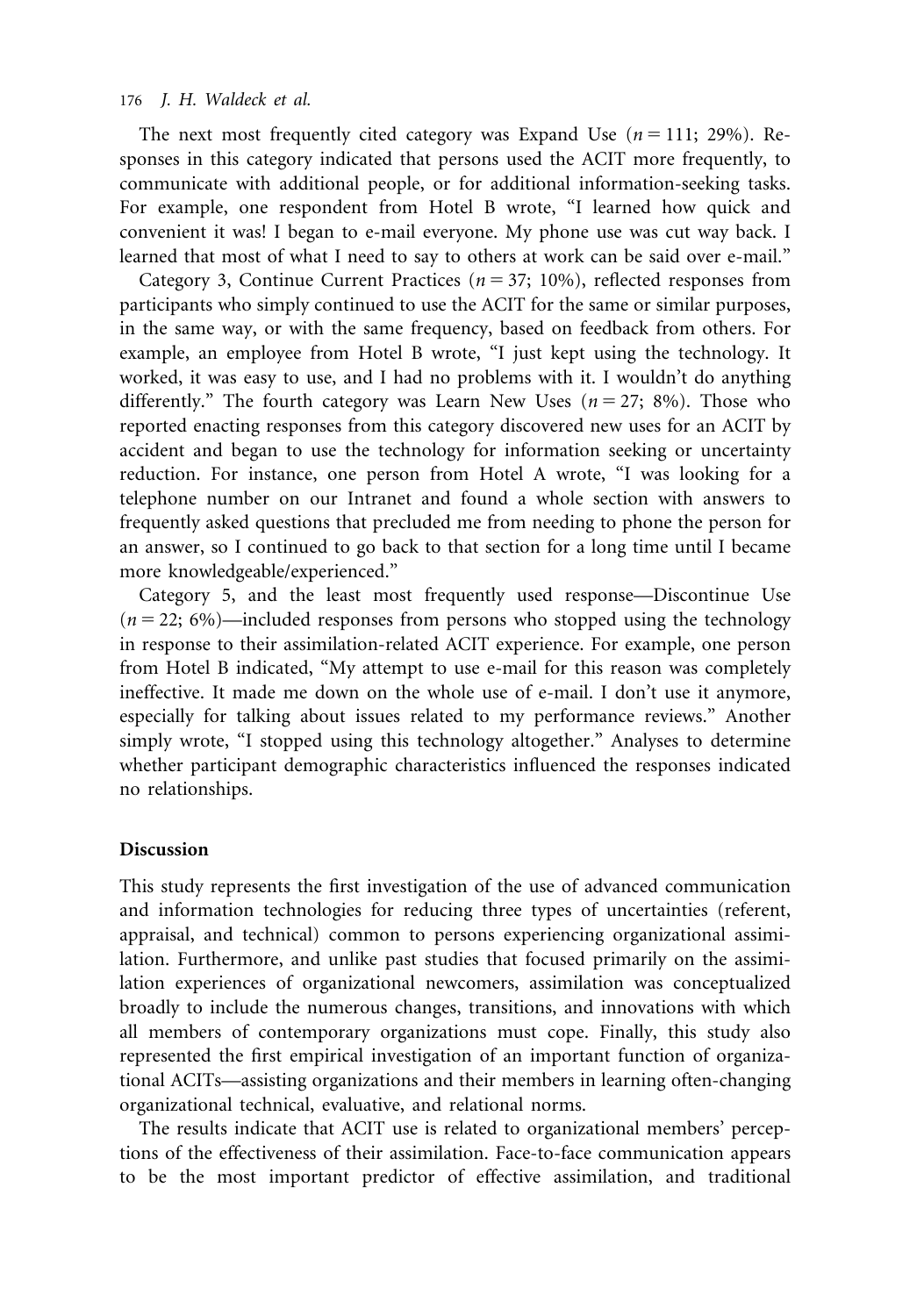technologies (such as handbooks, memos, other written materials, and telephone conversations) are the least predictive of assimilation effectiveness. Thus, ACITs fall between face-to-face communication and traditional technologies as sources of assimilation-related information and uncertainty-reducing interaction.

These results are encouraging in terms of the usefulness of advanced communication and information technologies for assimilation-related purposes. Although face-to-face interpersonal interaction is closely related to and highly predictive of effective organizational assimilation, contemporary media also appear to be quite important to efforts to assimilate. This finding provides additional empirical support for the attention that new media have received in organizational circles as being convenient, useful, and important tools for communicating and seeking information. Moreover, given the massive costs of many technologies—both in terms of financial costs and the time required to master their use—it is encouraging to discover that they are valuable for such a critical organizational practice.

For instance, in focus group interviews with members of all four organizations conducted after the survey data were collected, employees indicated that they learn a great deal about their colleagues through email exchanges. One individual said:

I periodically tried to initiate social get-togethers with a colleague and she repeatedly turned me down. Over the course of several e-mails with a co-worker, I learned that she had a child with a disability who required a lot of care. She didn't get out much except to go to work. She disclosed details bit-by-bit, and I gained new understanding of why she related to me the way she did.

Another organizational member noted that "I use our company's Intranet to find rules, policies, and information about my job description. There is a lot of littleknown information there that I have found really helpful." And another person offered an example of how she used ACITs to acquire information related to how she will be appraised by her supervisor:

My supervisor posts daily "to-dos" on our [online] calendar system. They are often little extras that I might not normally think to do in the course of a day, but seeing the reminder prompts me to do them and lets me know what is important to her right then, on that day.

The fact that traditional technology (e.g., company handbooks, memos, newsletters, and traditional telephone conversations) is the least important predictor may indicate the growing acceptance of and reliance on more advanced technologies in the workplace. Networked computers, digital procurement tools that allow employees to order their supplies online, and Intranets that meet organizational members' administrative/human resource needs (such as access to benefit information, personnel records, and the like) are making the paperless office more of a reality. For example, Central Bank's employee handbook no longer exists in paper form. Although some employees with longer tenure reported in interviews that they still rely on old hard copy versions of their handbook, they acknowledged that the most up-to-date information could only be found online.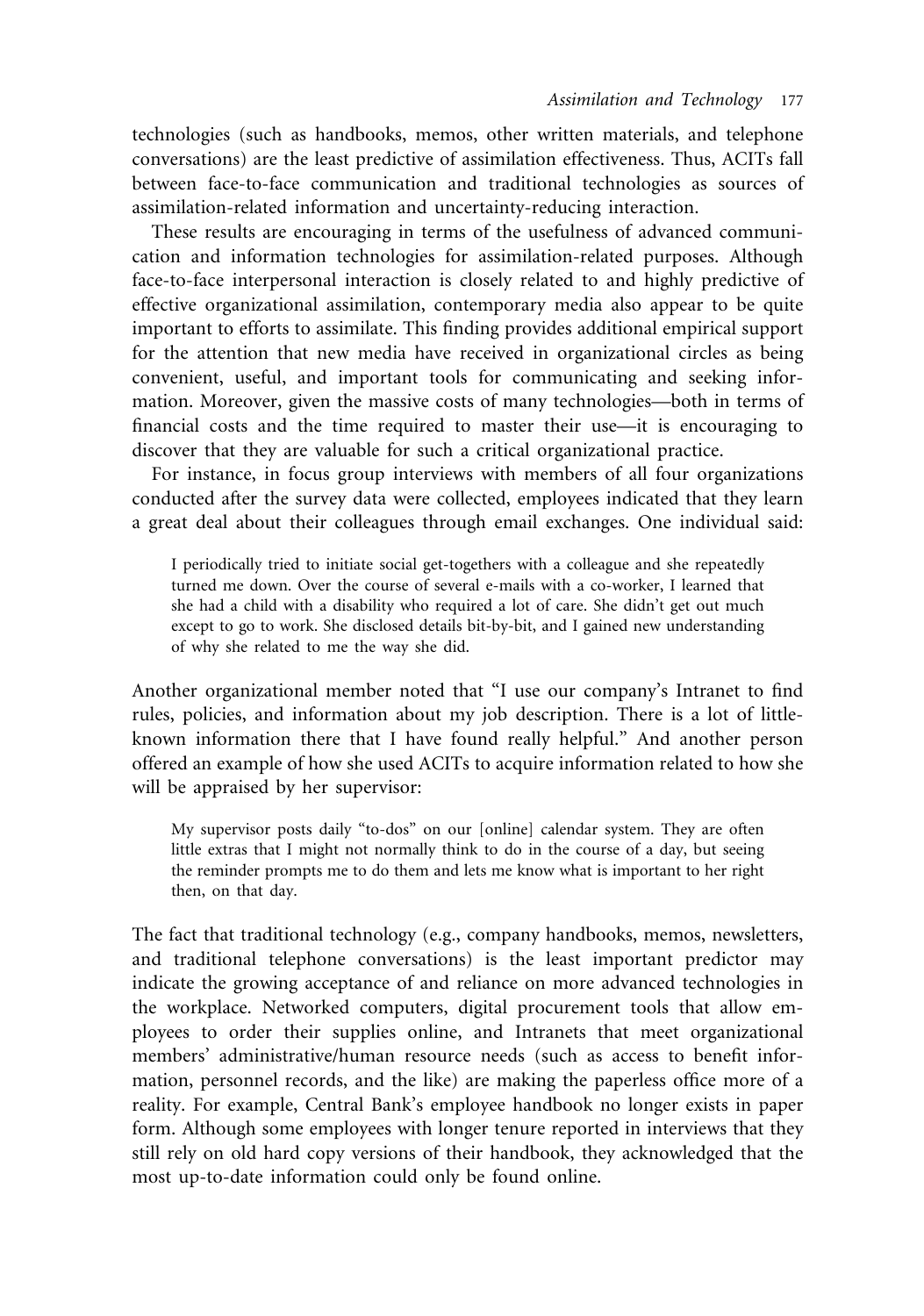These findings are interesting in terms of advancing assimilation theory as well. Communication researchers have so emphasized the importance and necessity of face-to-face human interaction (Anderson & Nussbaum, 1990) that they may have de-emphasized the role of advanced technologies as communication channels. Even though ACITs are not new to organizations (for assimilation-related communication in particular), the research attention focusing on their use has only recently been separated from attention to communication in general. The findings reported here indicate that a theory of organizational assimilation, and organizational communication more broadly, must include some treatment of ACITs as vehicles for attaining socialization goals. Future theoretical models would profit by including explanations of why people select ACITs for some assimilation-related activities and not for others, and to what ends their selections lead them (cf. Orlikowski, 1992).

# *User Perceptions of ACIT Attributes and ACIT Use*

Hypothesis 1 proposed that organizational members' perceptions of media richness and social presence are positively related to their ACIT use. Analyses revealed that perceptions of media attributes are predictive of ACIT use, and that continued use of ACITs also has an impact on perceptions of their appropriateness for various communication tasks.

Overall, participants in this study reported using ACITs that they perceived to be appropriate for communication tasks requiring a high degree of social presence. Rice (1993) indicated that six tasks—exchanging confidential information, negotiating/ bargaining, getting to know someone, generating ideas, resolving disagreements, and making decisions—require a socially present medium, and that the remaining tasks measured by his scale—asking questions, staying in touch, exchanging time-sensitive information, and exchanging information—required less social presence. In this investigation a comparison of means on these two subsets of Rice's measure indicated that respondents selected ACITs for reducing assimilation-related uncertainty most frequently that were high in social presence/richness. Thus, organizational members' perceptions of the social presence of the medium they reported using most frequently are positively related to their overall use of ACITs for assimilation-related uncertainty reduction. A longitudinal study is necessary to determine the ongoing cyclical relationship between perceptions of ACIT attributes and use. Furthermore, work in this area might include a study that employs the appropriate measure of the richness of face-to-face and traditionally mediated communication so that the three can be compared. In this study, however, only the richness of ACITs was assessed.

In addition, although this study demonstrated the importance of ACITs in assimilation-related information seeking *relative to* other channels, future work could focus more on the ways in which users supplement the information they receive via ACITs with communication over other channels. The current results indicate that organizational members employ channels *in addition to* ACITs. Future work might investigate the ways in which organizational members assess and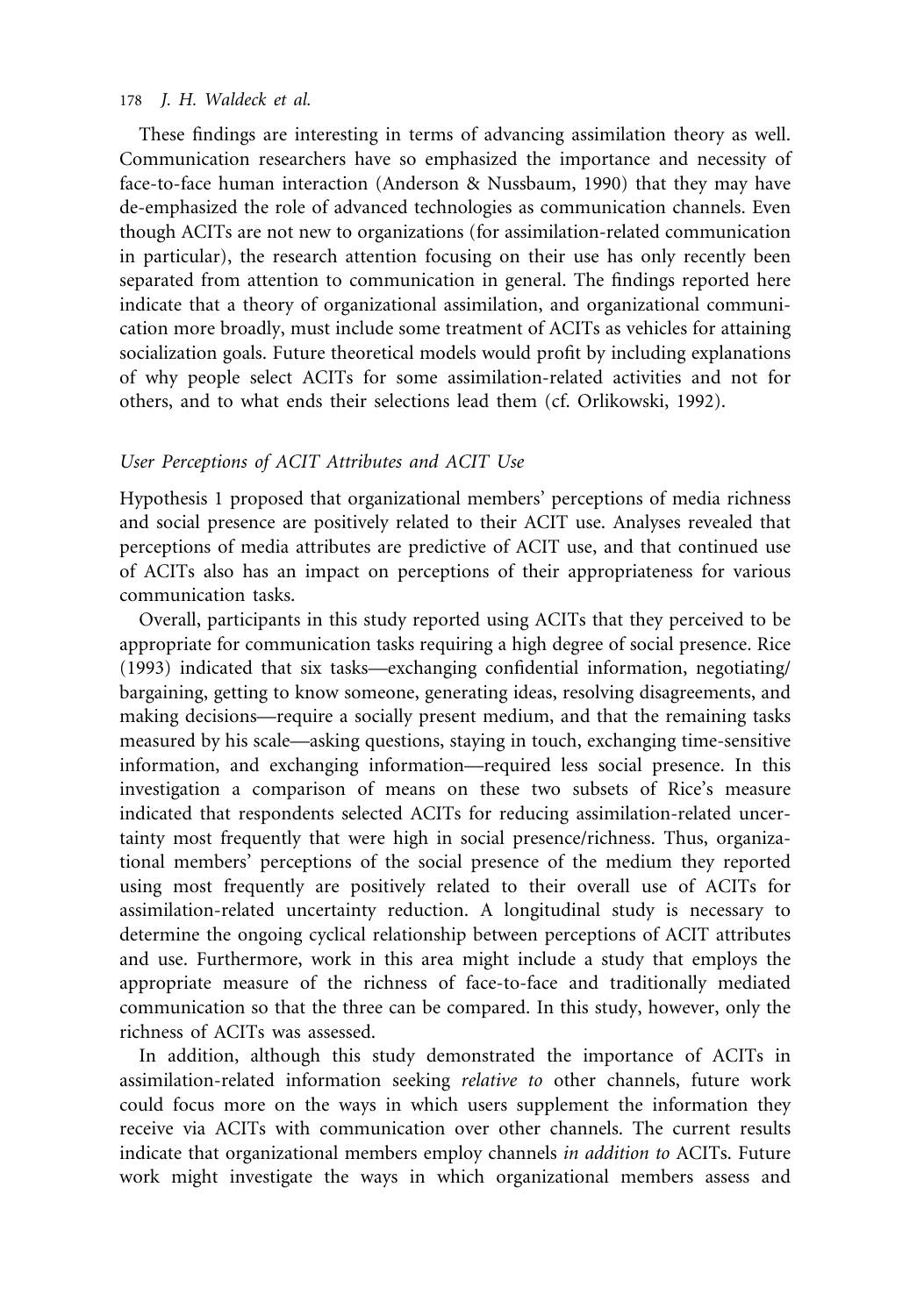scrutinize the information they acquire via ACITs and focus on how, why, and to what end they select additional channels to supplement the information.

The second research question asked how persons respond to feedback they receive regarding their ACIT use. Five diverse responses were derived inductively: Continue Current Practices, Supplement Channel, Discontinue Use, Expand Use, and Learn New Uses. Results indicated that organizational members' initial experiences trying out ACITs for uncertainty reduction are highly influential, and that feedback related to their ACIT selection and use are important determinants of how they subsequently use and respond to the ACIT. Initial failures to obtain necessary information in a timely fashion, for example, may prompt members to discontinue their use of an ACIT for similar purposes, as in the case of one respondent who wrote, "I found the whole effort a big waste of time because it didn't end up working for me. I won't even try to use it again."

Discontinuing Usage was the least frequently reported response to technology use for assimilation-related information gathering. Instead, feedback and perceived outcomes of technology use were most likely to lead employees to *supplement* the information they acquired through ACITs with other communication channels, use the ACIT more frequently and perhaps to communicate with more people, continue using the ACIT consistently with their initial attempt, or learn new uses for the ACIT beyond their initial one(s). Thus, the range of organizational members' responses to feedback regarding their ACIT use is broad, and the typology derived in this study further illustrates that assimilation-related uses of ACITs begin the process of sensitizing users to environmental norms for media selection and use.

These categories represent a rich compilation of data on both assimilation practices and innovation uses and modification. A future report could address the relationship between features of the media persons reported using (e.g., social presence/richness) and the particular response categories indicated. In this way, a better understanding would accrue of whether specific coping responses and innovation modifications (Lewis & Seibold, 1996) are associated with media possessing particular characteristics.

This study represents an advance in organizational assimilation theory by broadly defining the types of experiences that constitute assimilation. This advance reflects the frequent changes and innovations with which organizational members must cope, and the widespread trend toward the "learning organization" (Senge, 1990). More than ever, on this view, organizations are dynamic structures that require learning and change at both the individual and organizational levels. Thus, basic principles from the organizational assimilation literature might be revisited to determine if their characterization changes when assimilation is conceptualized as an ongoing process. Because rapidity of organizational socialization has become an increasing focus in the literature (Cooper-Thomas & Anderson, 2002), the speed inherent in organizational technology innovation cycles, in users' appropriation of those innovations, and in their utility for assimilation may all contribute to research on the speed with which organizational assimilation occurs.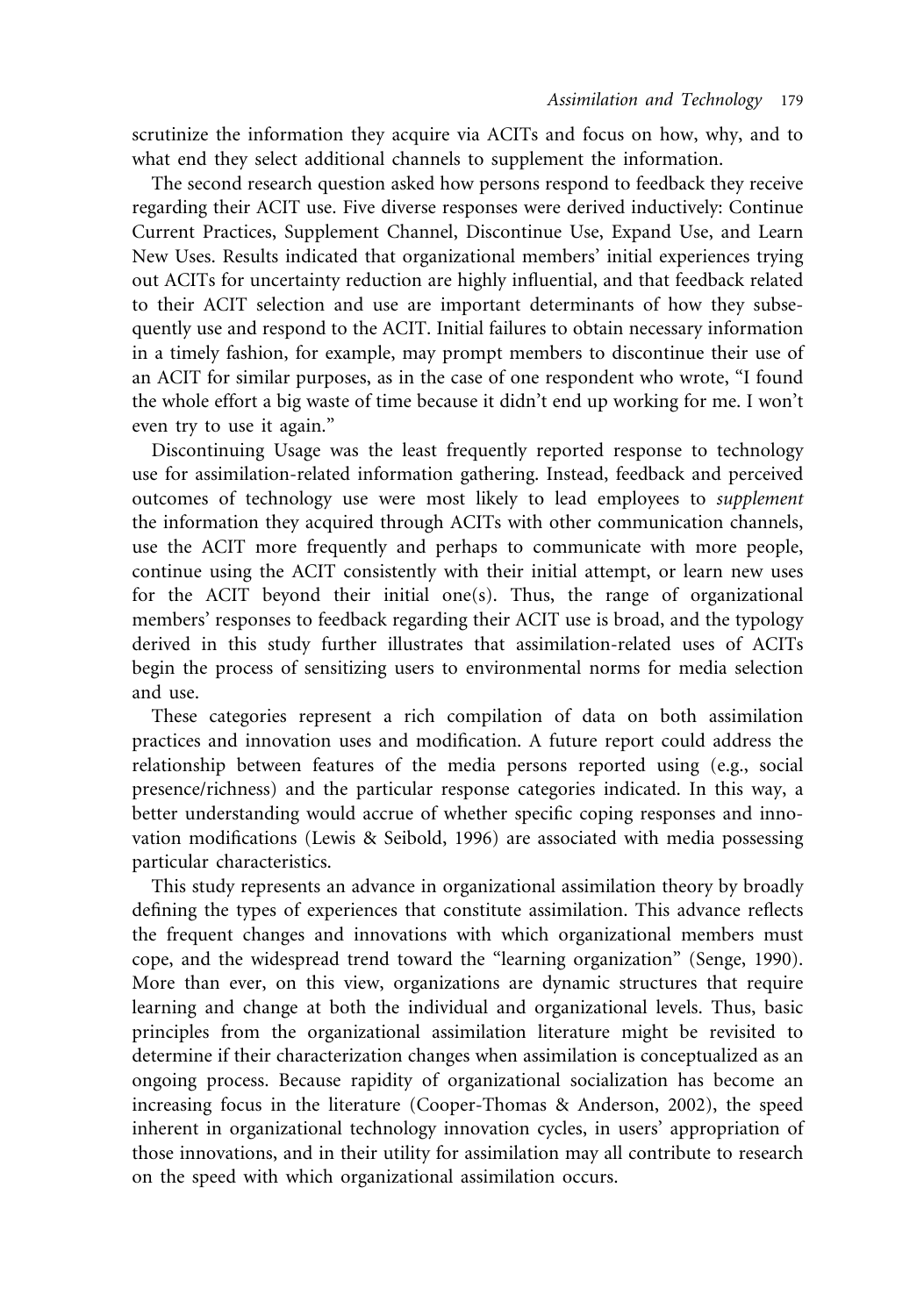#### **Notes**

- [1] Given the rapid rate of technological change, it is always risky to label technologies as "advanced." Nonetheless, this definition of ACITs serves to highlight important characteristics of contemporary media that functionally distinguish them from more "traditional" media, a term that is also in historical flux.
- [2] The identities of the organizations and their members have been disguised to assure anonymity. The changes maintain the descriptive spirit of the organizations and their characteristics so that the reader may gain insight into the characteristics of participating organizations.
- [3] Data were collected in 1999.
- [4] Factor analysis results and a full correlation matrix are available from the first author.

# **References**

- Allen, N. J., & Meyer, J. P. (1990). Organizational socialization tactics: A longitudinal analysis of links to newcomers' commitment and role orientation. *Academy of Management Journal*, *33*, 847–858.
- Andersen, J., & Nussbaum, J. F. (1990). Interaction skill in instructional settings. In J. Daly, G. Friedrich, & A. Vangelisti (Eds.), *Teaching communication: Theory, research, and methods* (pp. 301–316). Hillsdale, NJ: Lawrence Erlbaum Associates, Inc.
- Anderson, C. M., Riddle, B. L., & Martin, M. M. (2001). Socialization processes in groups. In L. R. Frey (Ed.), *Handbook of small group communication* (pp. 139–163). Newbury Park, CA: Sage.
- Argyle, M., & Dean, B. F. (1965). The social psychology of intimacy. In M. Argyle (Ed.), *The social psychology of interpersonal behaviour*. Harmondsworth, UK: Penguin.
- Ashford, S. J. (1986). The role of feedback seeking in individual adaptation: A resource perspective. *Academy of Management Journal*, *29,* 465–487.
- Bandura, A. (1977). *Social learning theory*. Englewood Cliffs, NJ: Prentice-Hall.
- Bem, D. J. (1972). Self perception theory. In L. Berkowtiz (Ed.), *Advances in experimental psychology* (*Vol. 6*, pp. 1–62). New York: Academic Press.
- Beniger, J. R. (1996). Who shall control cyberspace? In L. Strate, R. Jacobson, & S. B. Gibson (Eds.), *Communication and cyberspace: Social interaction in an electronic environment* (pp. 49–58). Cresskill, NJ: Hampton Press.
- Callister, R. R., Kramer, M. W., & Turban, D. B. (1999). Feedback seeking following career transitions. *Academy of Management Journal*, *42*, 429–438.
- Comer, D. R. (1991). Organizational newcomers' acquisition of information from peers. *Management Communication Quarterly*, *5*, 64–89.
- Connolly, T., & Thorn, B. K. (1990). Discretionary databases: Theory, data, and implications. In J. Fulk & C. Steinfield (Eds.), *Organizations and communication technology*. Thousand Oaks, CA: Sage.
- Contractor, N. S., Seibold, D. R., & Heller, M. A. (1996). Interactional influence in the structuring of media use in groups: Influence in members' perceptions of group decision support system use. *Human Communication Research*, *22*, 451–481.
- Cooper-Thomas, H., & Anderson, N. (2002). Newcomer-adjustment: The relationship between organizational socialization tactics, information acquisition and attitudes. *Journal of Occupational and Organizational Psychology*, *75*, 423–437.
- Culnan, M. J., & Markus, M. L. (1987). Information technologies. In F. M. Jablin, K. H. Roberts, L. L. Putnam, & L. W. Porter (Eds.), *Handbook of organizational communication: An interdisciplinary perspective* (pp. 420–443). Newbury Park, CA: Sage.
- Daft, R. L., & Lengel, R. H. (1984). Information richness: A new approach to managerial behavior and organization design. *Research in Organizational Behavior*, *6*, 191–233.
- Daft, R. L., & Lengel, R. H. (1986). Organizational information requirements, media richness, and structural design. *Management Science*, *32*, 554–571.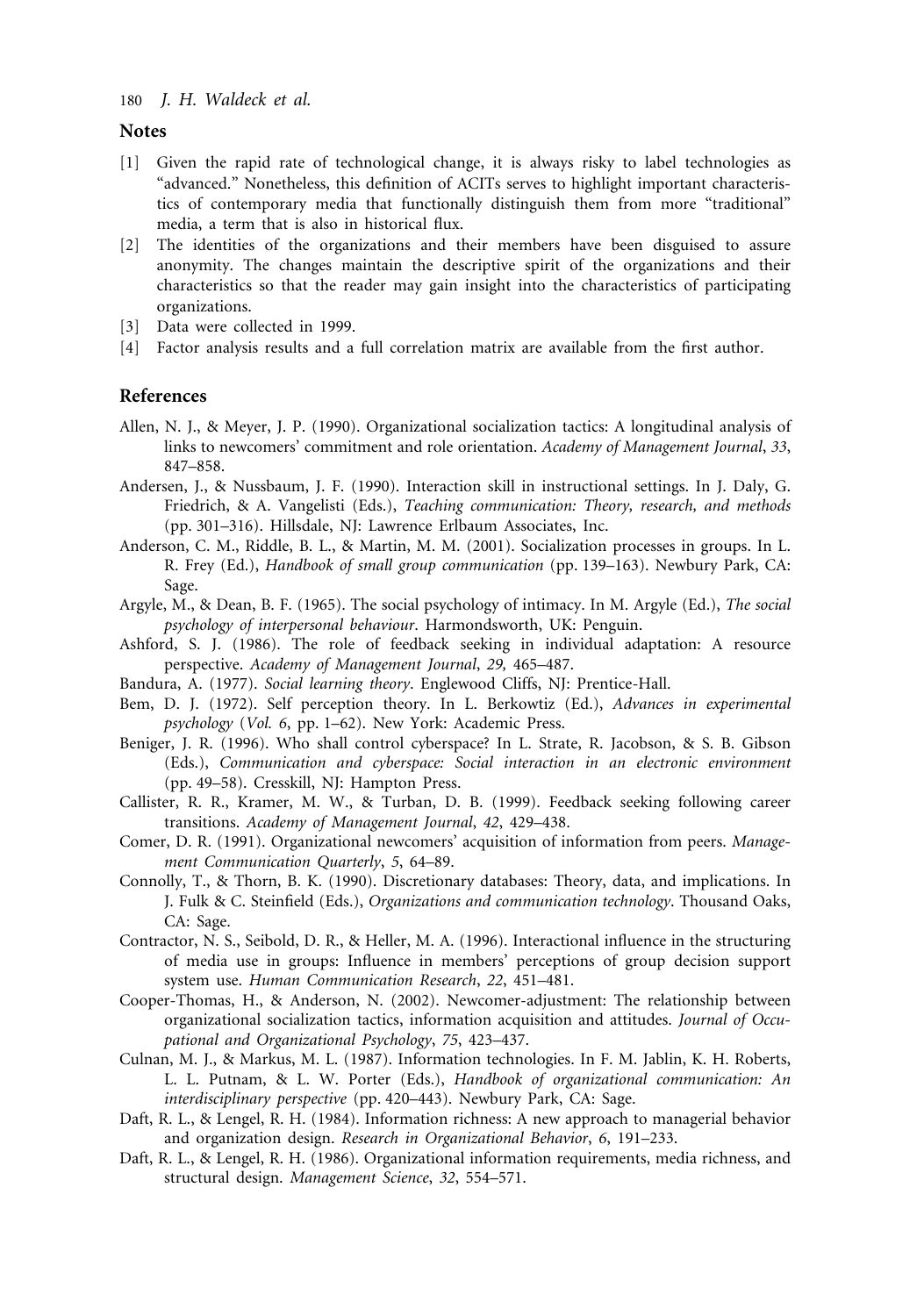- Daft, R. L., Lengel, R. H., & Trevino, L. K. (1987). Message equivocality, media selection, and manager performance: Implications for information systems. *MIS Quarterly*, September, 355–366.
- Daft, R. L., & MacIntosh, N. B. (1981). A tentative exploration into the among and equivocality of information processing in organizational work units. *Administrative Science Quarterly*, *26*, 207–224.
- Damanpour, F. (1991). Organizational innovation: A meta-analysis of effects of determinants and moderators. *Academy of Management Journal*, *34*, 555–590.
- Eveland, J. D., & Bikson, T. K. (1988). Work group structures and computer support: A field experiment. *Transactions on Office Information Systems*, *6*, 354–379.
- Fedor, D. B., Buckley, M. R., & Davis, W. D. (1997). A model of the effects of realistic job previews. *International Journal of Management*, *14*, 211–221.
- Feldman, D. C. (1976). A contingency theory of socialization. *Administrative Science Quarterly*, *21*, 433–452.
- Festinger, L. (1954). A theory of social comparison processes. *Human Relations*, *7*, 117–140.
- Finkelstein, L. M., Kulas, J. T., & Dages, K. D. (2003). Age differences in proactive newcomer socialization strategies in two populations. *Journal of Business and Psychology*, *17*, 473–502.
- Fulk, J. (1993). Social construction of communication technology. *Academy of Management Journal*, *36*, 921–950.
- Fulk, J., & DeSanctis, G. (1995). Electronic communication and changing organizational forms. *Organization Science*, *6*, 337–349.
- Fulk, J., Schmitz, J., & Steinfield, C. W. (1990). A social influence model of technology use. In J. Fulk & C. W. Steinfield (Eds.), *Organizations and communication technology* (pp. 117–140). Thousand Oaks, CA: Sage.
- Goldhaber, G. M., & Rogers, O. P. (1978). *Auditing organizational communication systems: The ICA communication audit*. Buffalo, NY: State University of New York.
- Goodman, P. S., & Griffith, T. L. (1991). A process approach to the implementation of new technology. *Journal of Engineering and Technology Management*, *8*, 261–285.
- Harris, M. M., & Schaubroeck, M. (1988). A meta-analysis of self-supervisor, self–peer, and peer–supervisor ratings. *Personnel Psychology*, *41*, 43–61.
- Hart, Z., Miller, V., & Johnson, J. (1998, November). *The socialization of new hires and resocialization of incumbents: The role of tactics and communication relationships*. Paper presented at the annual meeting of the National Communication Association, New York.
- Hiltz, S. R. (1984). *Online communities: A case study of the office of the future*. Norwood, NJ: Ablex.
- Hinds, P., & Kiesler, S. (1995). Communication across boundaries: Work, structure, and use of communication technologies in a large organization. *Organization Science*, *6*, 373–393.
- Huber, G. P. (1990). A theory of the effects of advanced information technologies on organizational design, intelligence, and decision making. In J. Fulk & C. W. Steinfield (Eds.), *Organizations and communication technology* (pp. 237–274). Newbury Park, CA: Sage.
- Jablin, F. M. (1982). Organizational communication: An assimilation approach. In M. E. Roloff & C. R. Berger (Eds.), *Social cognition and communication* (pp. 255–286). Beverly Hills, CA: Sage.
- Jablin, F. M. (1984). Assimilating new members into organizations. In R. Bostrom (Ed.), *Communication yearbook* (*Vol. 8*. pp. 594–626). Beverly Hills, CA: Sage.
- Jablin, F. M. (1987). Organizational entry, assimilation, and exit. In F. M. Jablin, L. L. Putnam, K. H. Roberts, & L. W. Porter (Eds.), *Handbook of organizational communication* (pp. 679– 740). Newbury Park, CA: Sage.
- Jablin, F. M. (2001). Organizational entry, assimilation, and disengagement/entry. In F. M. Jablin & L. L. Putnam (Eds.), *The new handbook of organizational communication: Advances in theory, research, and methods* (pp. 732–818). Thousand Oaks, CA: Sage.
- Jablin, F. M., & Krone, K. J. (1987). Organizational assimilation. In C. R. Berger & S. H. Chaffee (Eds.), *Handbook of communication science* (pp. 711–746). Newbury Park, CA: Sage.
- Johansen, R. (1984). *Teleconferencing and beyond*. New York: McGraw-Hill.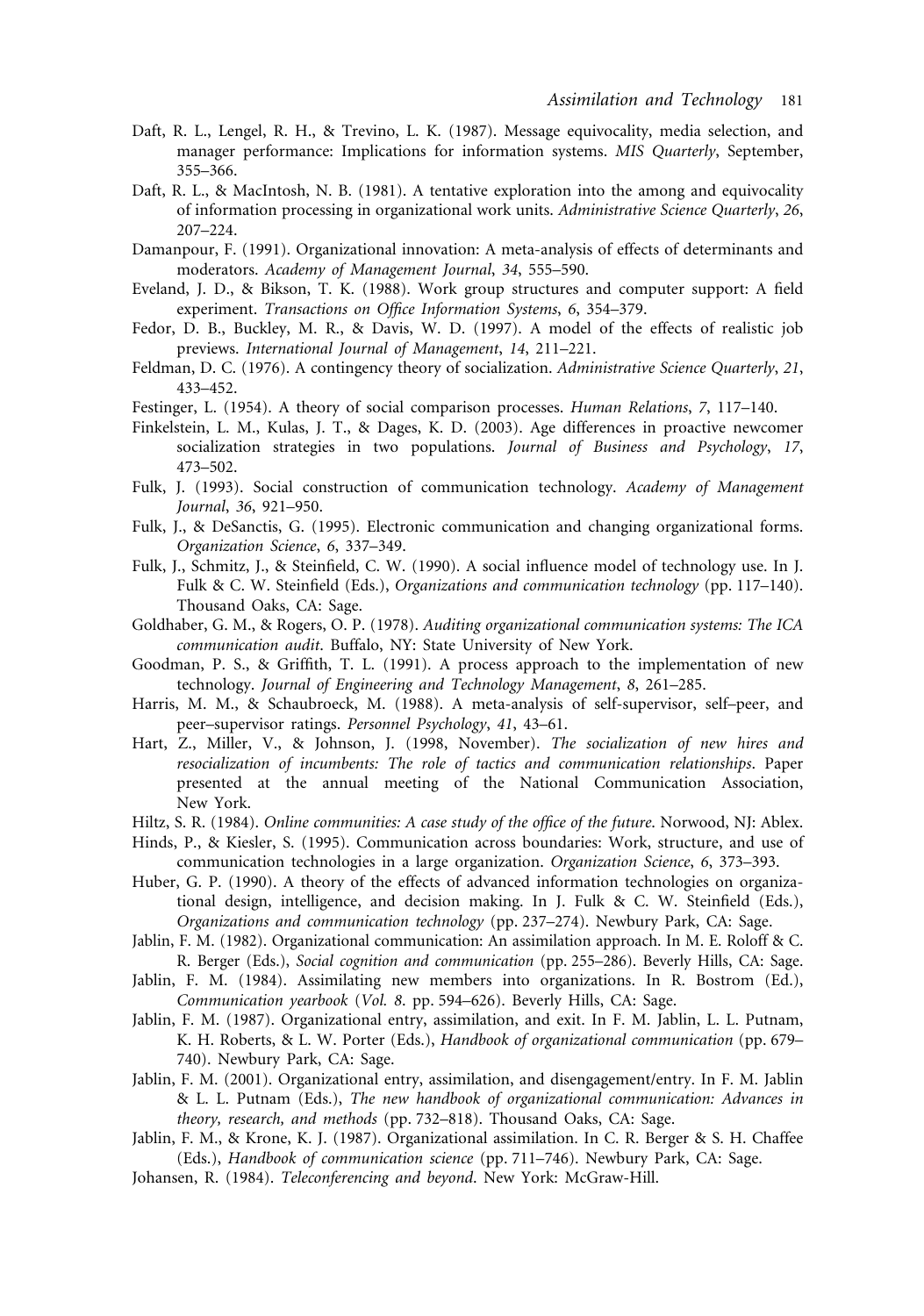- Jones, G. R. (1986). Socialization tactics, self-efficacy, and newcomers' adjustments to organizations. *Academy of Management Journal*, *29*, 262–279.
- Jull, W., McCaughern, R. W., Mendenhall, N. M., Storey, J. R., Tassie, A. W., & Zalatan, A. (1976). *Research report on teleconferencing*. Ottawa, Canada: Communications Research Center.
- Kaye, A. R., & Byrne, K. E. (1986). Insights on the implementation of a computer-based message system. *Information and Management*, *10*, 277–284.
- Klein, K. J., & Sorra, J. S. (1996). The challenge of innovation implementation. *Academy of Management Review*, *21*, 1055–1080.
- Kramer, M. W. (1989). Communication during introrganizational job transfers: Leaving and joining processes. *Management Communication Quarterly*, *3*, 219–248.
- Kramer, M. W. (1993). Communication and uncertainty reduction during job transfers: Leaving and joining processes. *Communication Monographs*, *60*, 178–198.
- Kramer, M. W., Callister, R. R., & Turban, D. T. (1995). Information-receiving and informationgiving during job transitions. *Western Journal of Communication*, *59*, 151–180.
- Kramer, M. W., & Noland, T. L. (1999). Communication during job promotions: A case of ongoing assimilation. *Journal of Applied Communication Research*, *27*, 335–355.
- Lacoursiere, R. B. (1980). *The life cycle of groups: Group developmental stage theory*. New York: Human Sciences Press.
- Landis, J. R., & Loch, G. G. (1977). The measurement of observer agreement for categorical data. *Biometrics*, *33*, 159–174.
- Lee, T. W., Ashford, S. J., Walsh, J. P., & Mowday, R. T. (1992). Commitment propensity, organizational commitment, and voluntary turnover: A longitudinal study of organizational entry processes. *Journal of Management*, *18*, 15–34.
- Lewis, L. K., & Seibold, D. R. (1993). Innovation modification during intraorganizational adoption. *Academy of Management Review*, *18*, 322–354.
- Lewis, L. K., & Seibold, D. R. (1996). Communication during intraorganizational adoption: Predicting users' behavioral coping responses to innovations in organizations. *Communication Monographs*, *63*, 131–157.
- Markus, M. L. (1994). Electronic mail as the medium of managerial choice. *Organization Science*, *5*, 502–527.
- Mehrabian, A. (1971). *Silent messages*. Belmont, CA: Wadsworth.
- Meyer, J. P., & Allen, N. J. (1988). Links between work experiences and organizational commitment during the first years of employment: A longitudinal analysis. *Journal of Occupational Psychology*, *61*, 195–209.
- Miller, V. D. (1997). An experimental study of newcomers' information seeking behaviors during organizational entry. *Communication Studies*, *48*, 1–24.
- Miller, V. D., & Jablin, F. M. (1991). Information seeking during organizational entry: Influences, tactics, and a model of the process. *Academy of Management Review*, *16*, 92–120.
- Moreland, R. L., & Levine, J. M. (1989). Newcomers and oldtimers in small groups. In P. B. Paulus (Ed.), *Psychology of group influence* (2nd ed., pp. 144–186). Hillsdale, NJ: Lawrence Erlbaum Associates, Inc.
- Morrison, E. W. (1993). Newcomer information seeking: Exploring types, modes, sources, and outcomes. *Academy of Management Journal*, *36*, 557–589.
- Morrison, E. W. (2002). Newcomers' relationships: The role of social network ties during socialization. *Academy of Management Journal*, *45*, 1149–1160.
- Myers, K. K., & Oetzel, J. G. (2003). Exploring the dimensions of organizational assimilation. *Communication Quarterly*, *51*, 438–457.
- Orlikowski, W. J. (1992). The duality of technology: Rethinking the concept of technology in organizations. *Organizational Science*, *3*, 398–427.
- Orlikowski, W. J., Yates, J., Okamura, K., & Fujimoto, M. (1995). Shaping electronic communication: The metastructuring of technology in the context of use. *Organization Science*, *6*, 423–444.
- Rice, R. E. (1983). Mediated group communication. In R. E. Rice & Associates (Eds.), *The new media: Communication, research, and technology* (pp. 129–154). Beverly Hills, CA: Sage.
- Rice, R. E. (1993). Media appropriateness: Using social presence theory to compare traditional and new organizational media. *Human Communication Research*, *19*, 451–484.